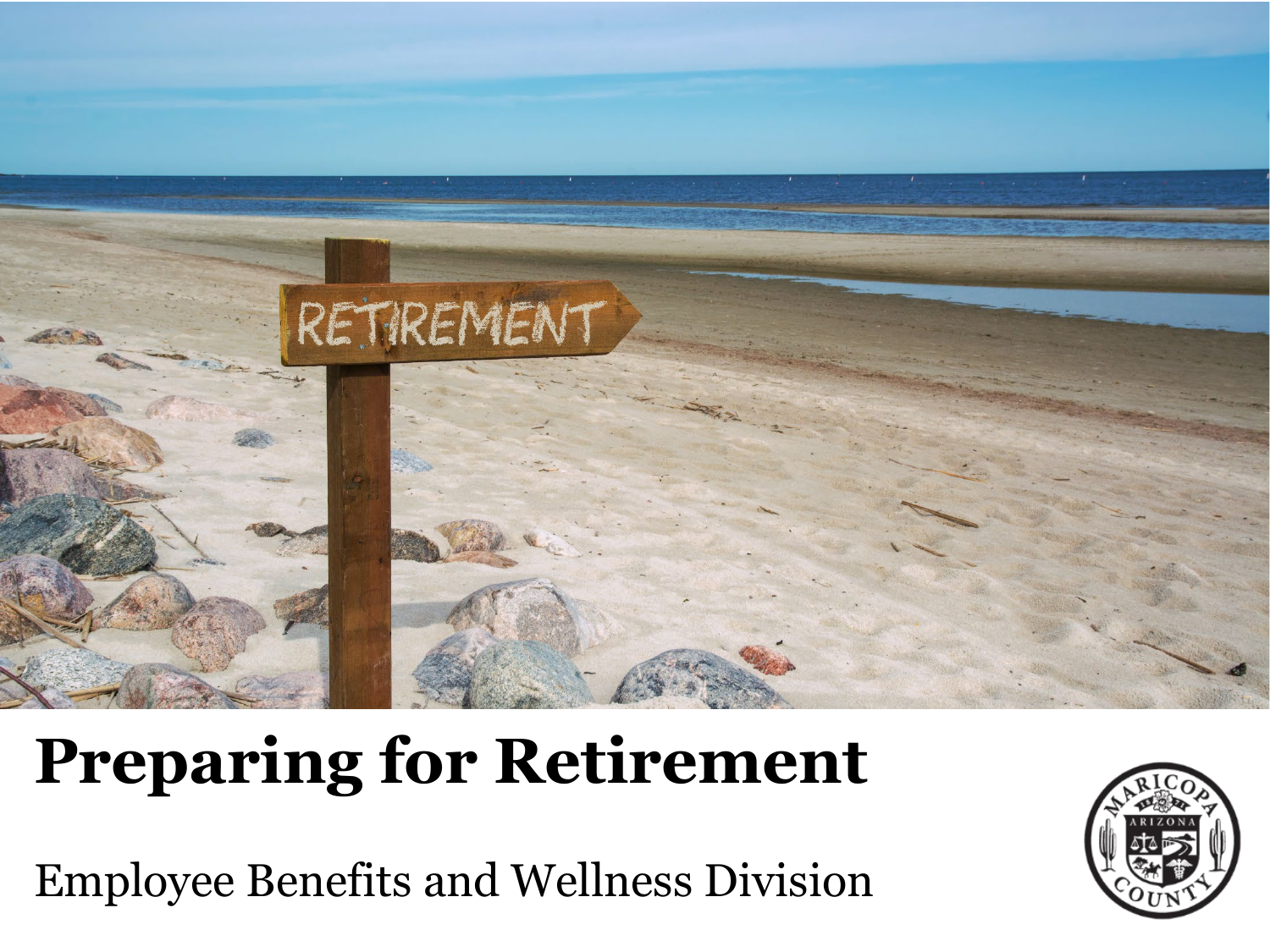

# **Retirement Checklist**

- ← [Contact applicable retirement system](#page-3-0)
- ◆ [Notify Maricopa County of retirement](#page-6-0)
- ✓ [Learn about final payroll information](#page-8-0)
- [Learn when 'Active' benefits end](#page-9-0)
- **✓ [Choose a health insurance option](#page-16-0)**
- $\checkmark$  Request the Health Insurance Premium Benefit
- [Learn about the PEHP and Smart](#page-33-0)  **Savings**
- [Additional Resources](#page-42-0) <sup>2</sup>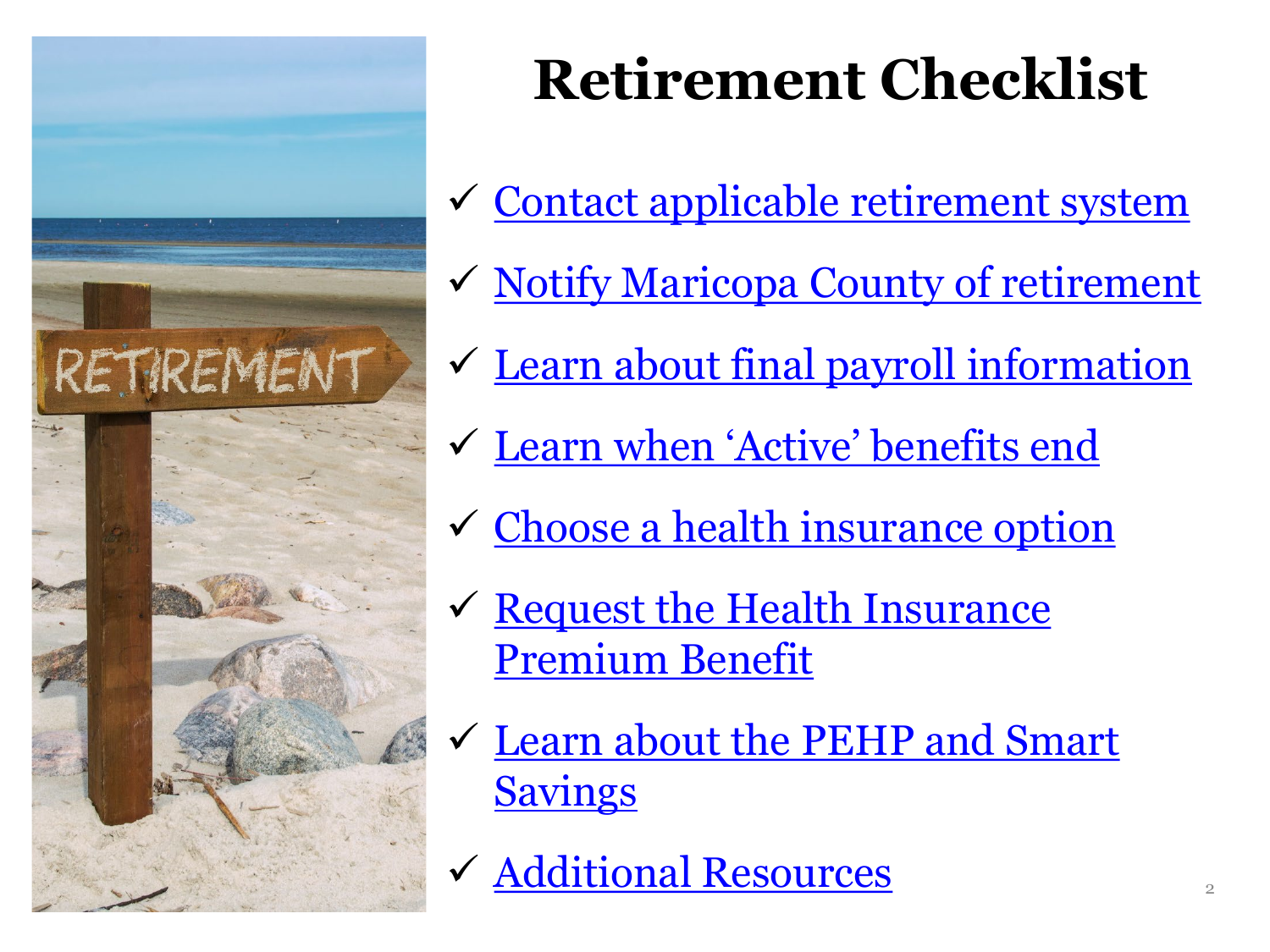

- Retirement eligibility
- Monthly estimated pension and set-up options
- Submitting retirement forms
- Service purchase
- Returning to work after retirement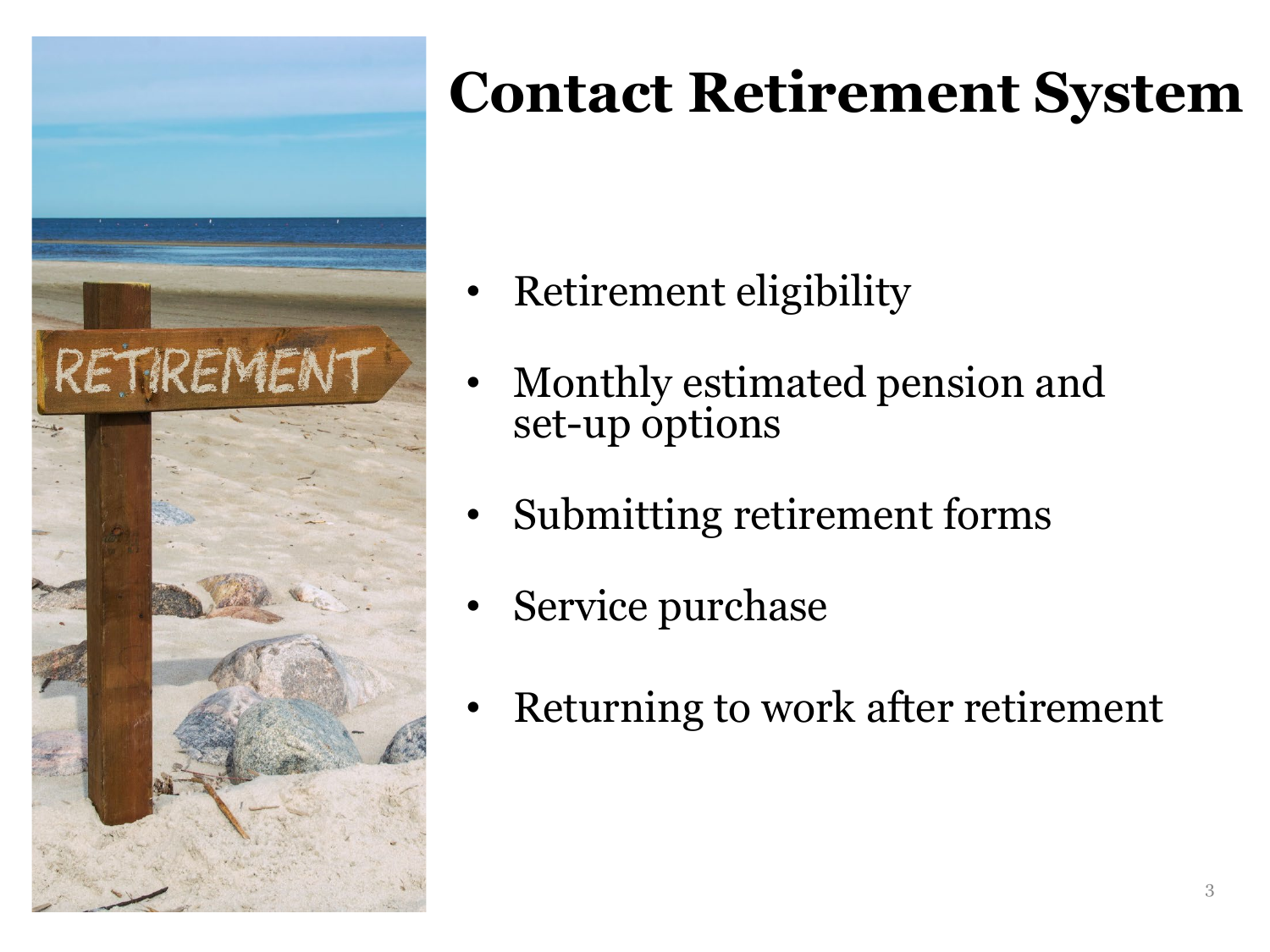<span id="page-3-0"></span>

#### **How soon?**

- **Within three years of retirement**, ASRS members can register to attend the Route 3: Destination in Sight group meeting or online webinar to learn about topics such as the ASRS benefits, retirement criteria, annuity options, timelines and more
- **Within six months of retirement**, ASRS and PSPRS members can begin to gather and submit the necessary information for retirement applications
- If electing the retirement system health insurance, complete and submit the Health and Dental Insurance Enrollment Forms **within three months of retiring**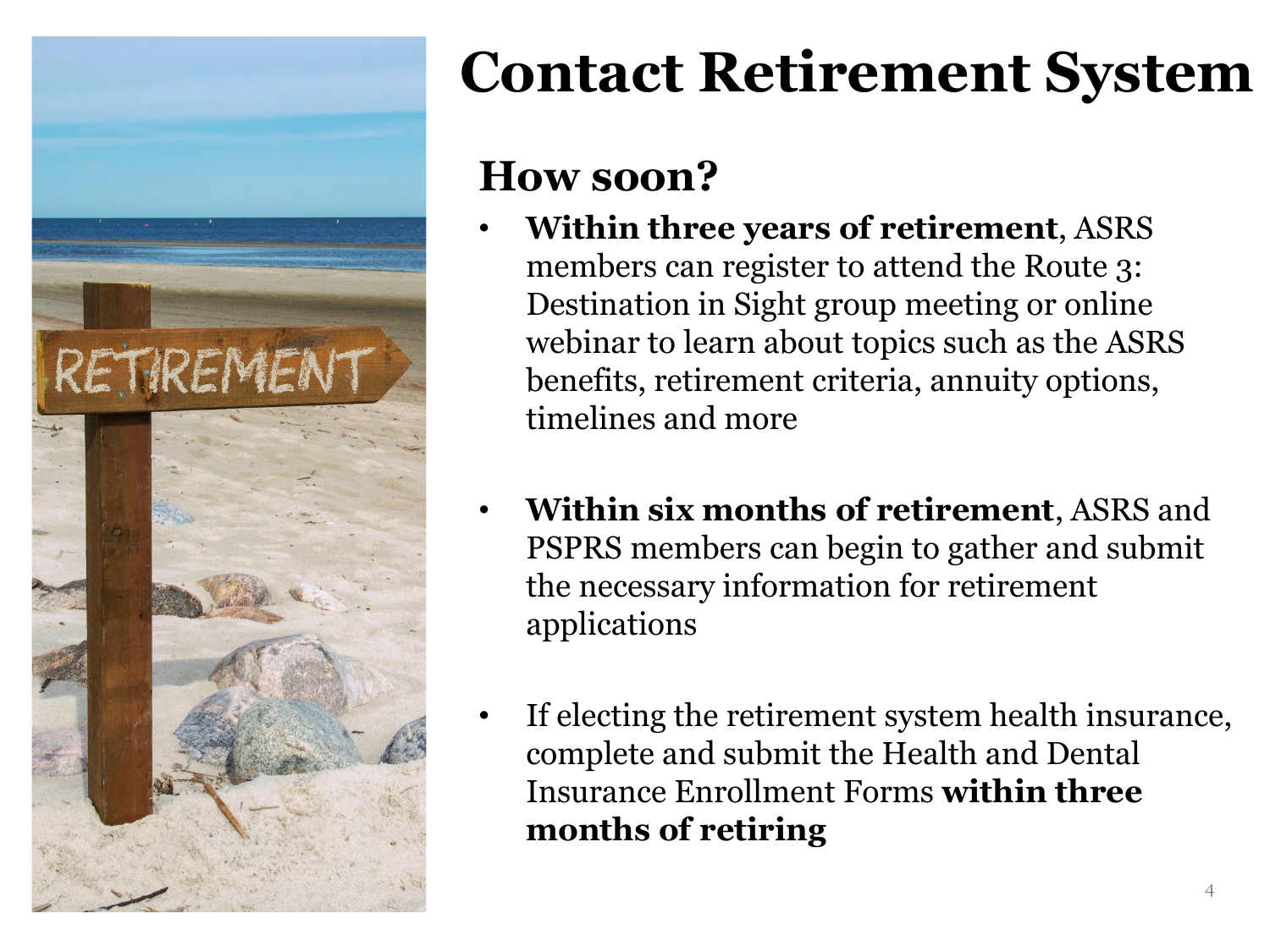

#### **Arizona State Retirement System Resources**

- $myASRS account log in to learn about$ personal benefits
- Retirement Central
- Webinars, videos and e-learning tools
- Remote online counseling and telephonic appointments available

#### **\* ASRS**

Phone: (602) 240-2000 Website: [www.azasrs.gov](http://www.azasrs.gov/)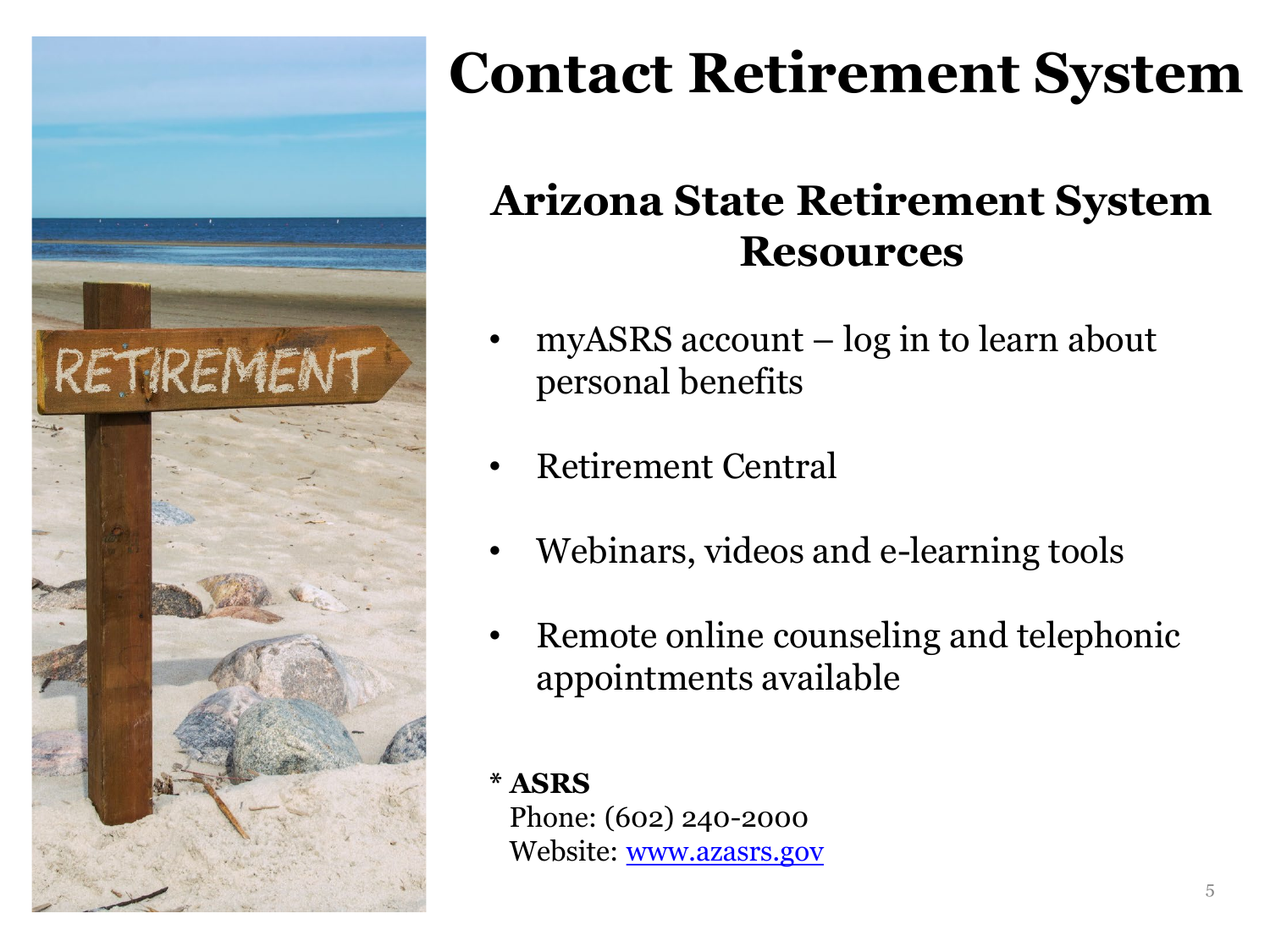

#### **Public Safety Personnel Retirement System Resources**

- Members only website log in to access personal retirement estimates
- Benefit FAQs
- Information on returning to work
- Retiree Group Insurance Guide

#### **\*PSPRS/EORP/CORP**

Phone: (602) 255-5575 Website: [www.psprs.com](http://www.psprs.com/)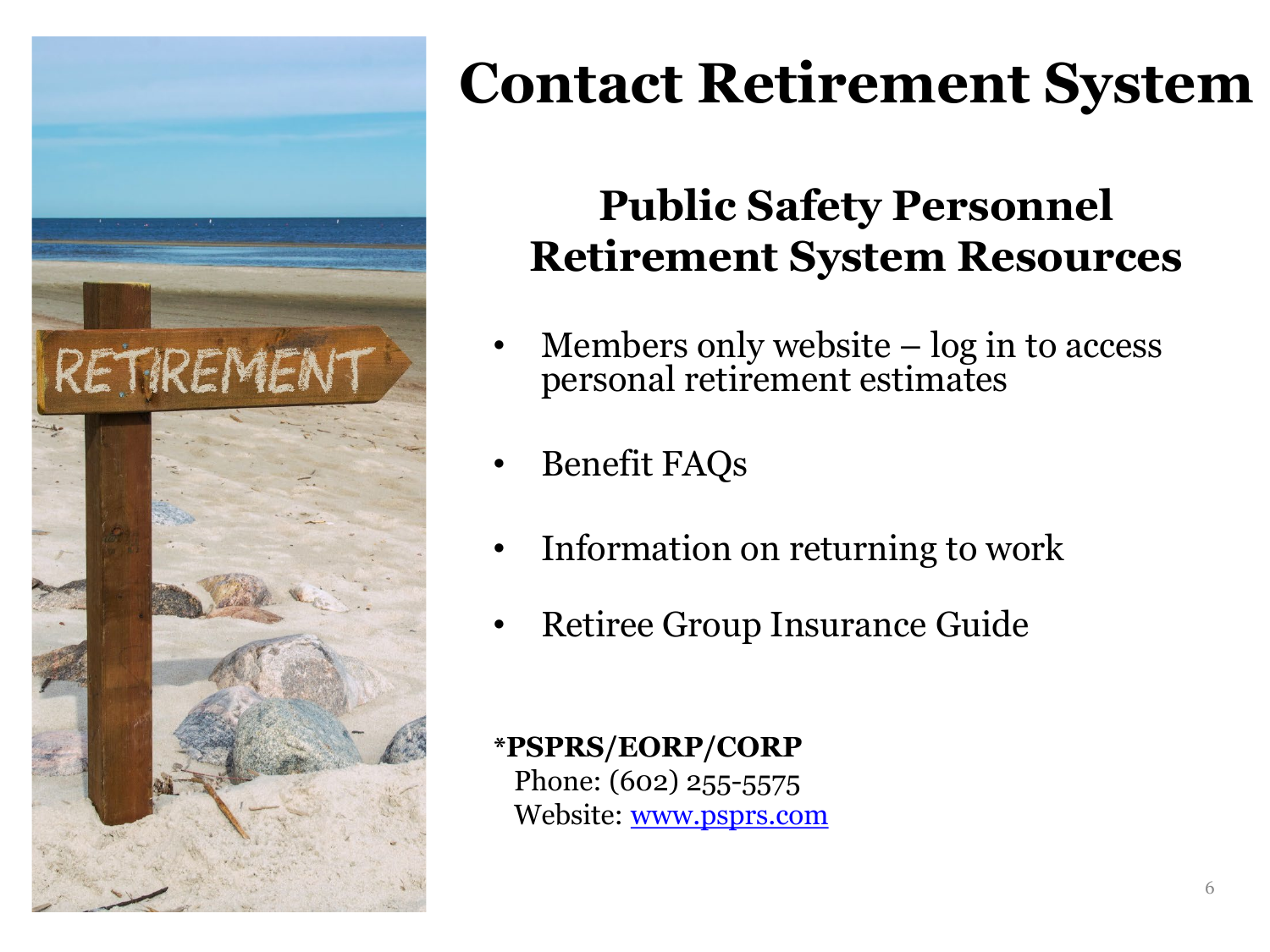<span id="page-6-0"></span>

# **Notify Maricopa County**

Retirement letter to supervisor or manager

- Submit at least two weeks in advance of retirement date
- State name, employee ID number, and last day of work

#### Be prepared to:

- Return ID badge, bus card, keys, laptop, cell phone
- Complete an exit interview
- Notify the Payroll Department 602-506-3519
- If moving, update address online in the ADP Portal/Personal Information tab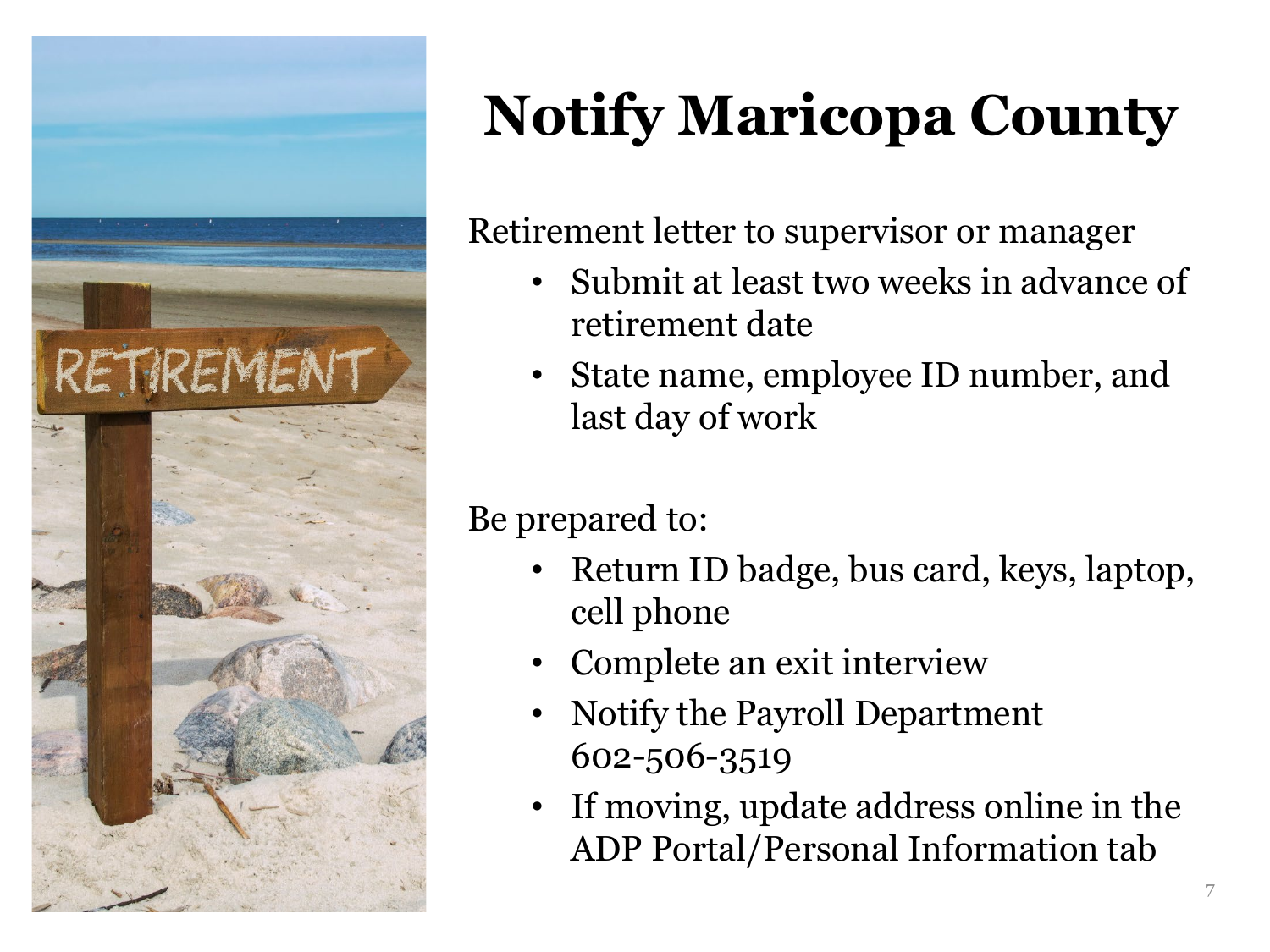

# **Notify Maricopa County**

Employment status changes from **"Active" to "Retired"** in the payroll system

#### The following occurs:

- Maricopa County's COBRA administrator mails enrollment information to home address in ADP Portal
- Payroll department completes retirement system's request for final payroll information
- Post Employment Health Plan notice of eligibility sent to Employee Benefits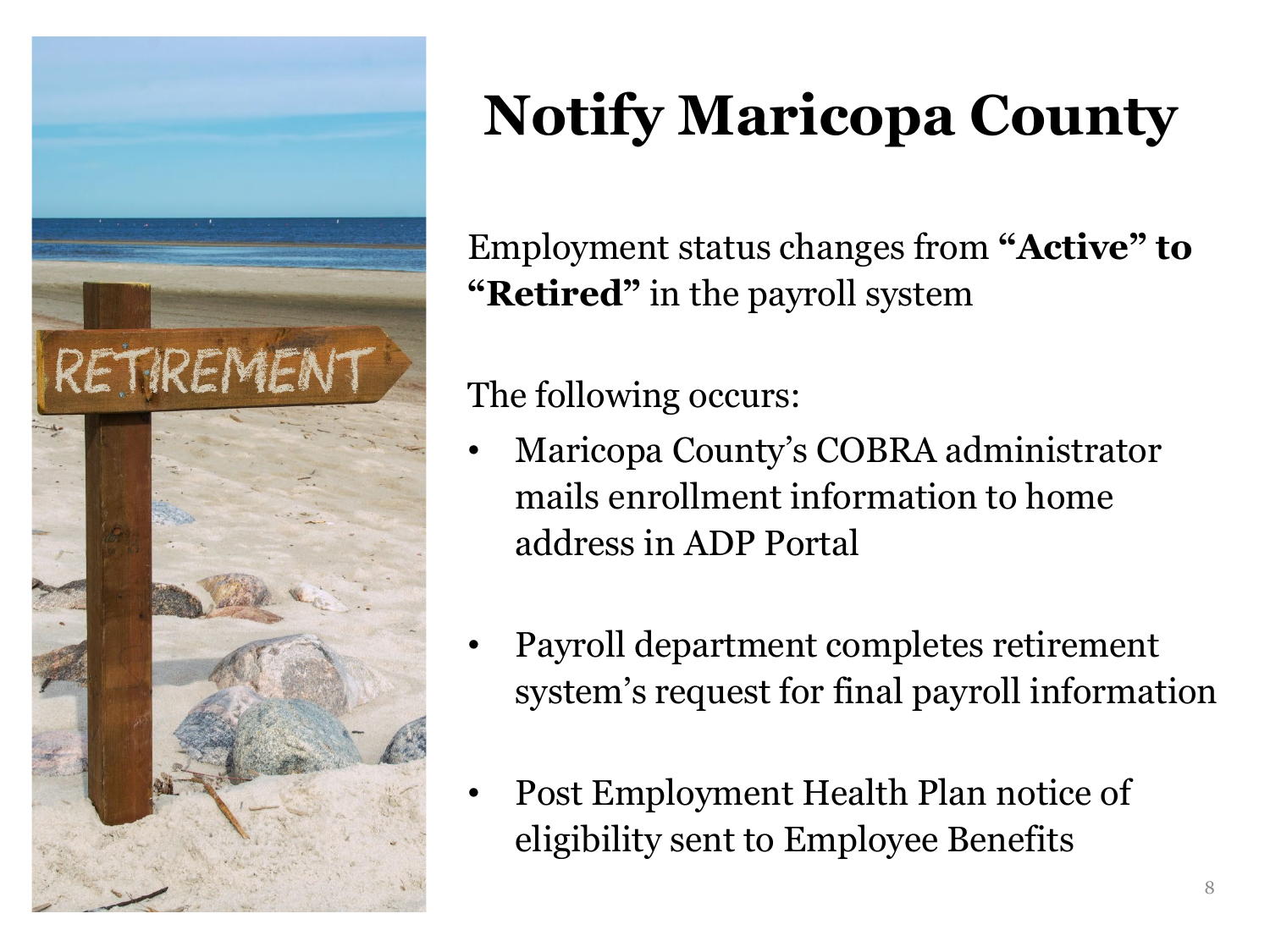<span id="page-8-0"></span>

# **Final Paycheck**

- Issued the same as active employment status paychecks
- Benefit deductions and retirement system contributions are included
- Any earned, unused vacation hours are automatically paid out
	- Option to defer to Smart Savings (contact Nationwide at least 2 months prior)
- Any sick hours under 1,000 are forfeited
	- If eligible, sick hours over 1,000 are converted to a \$10,000 Post Employment Health Plan through Nationwide Retirement Solutions <sup>9</sup>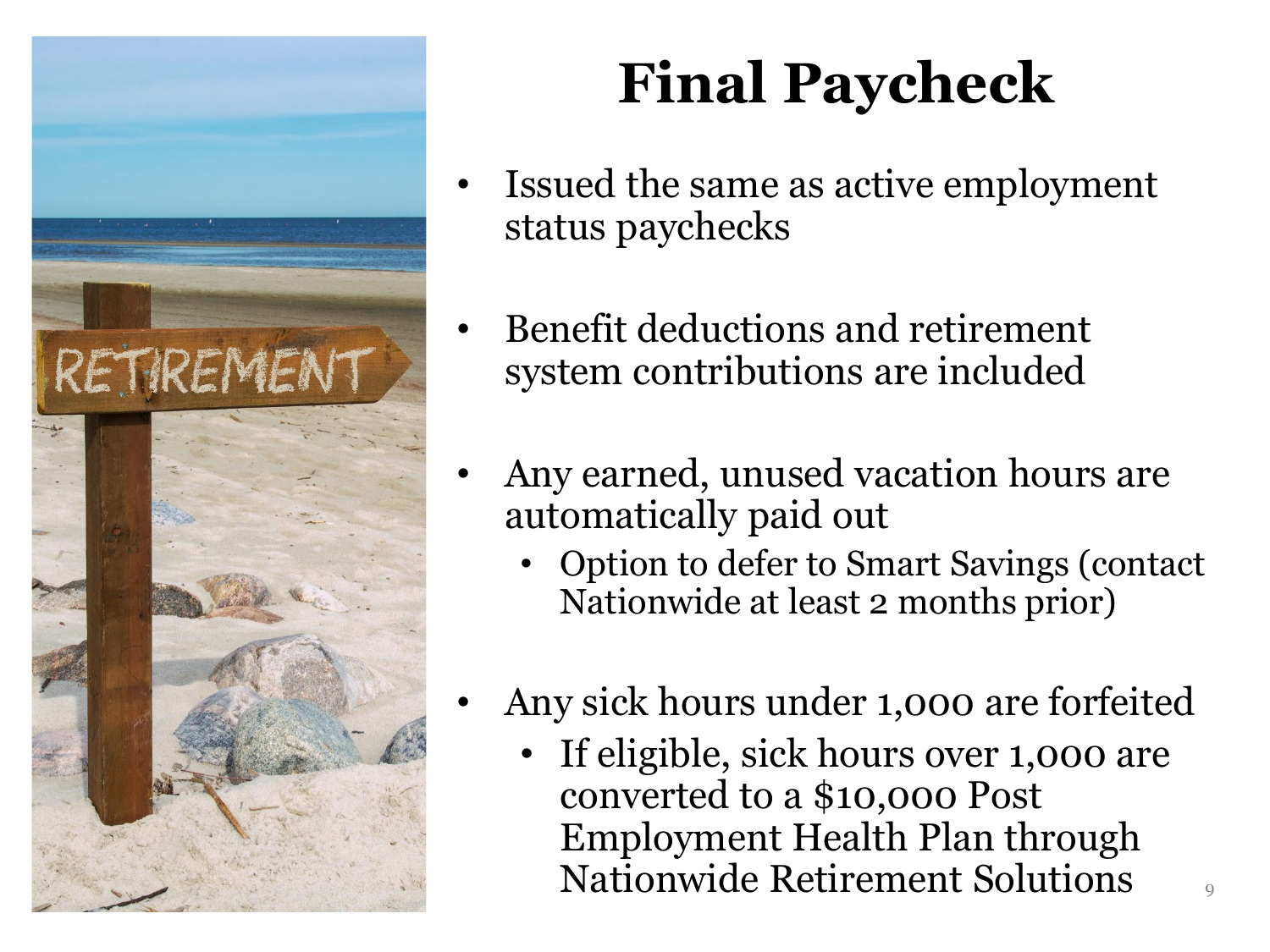<span id="page-9-0"></span>

## **When Do Benefits End?**

#### **Benefits end on the last day of the month that employment ends**

#### **Examples**:

- Retire on May 20 Active benefits terminate the last day of the month, May 31
- Retire on September 30 Active benefits terminate the last day of the month, September 30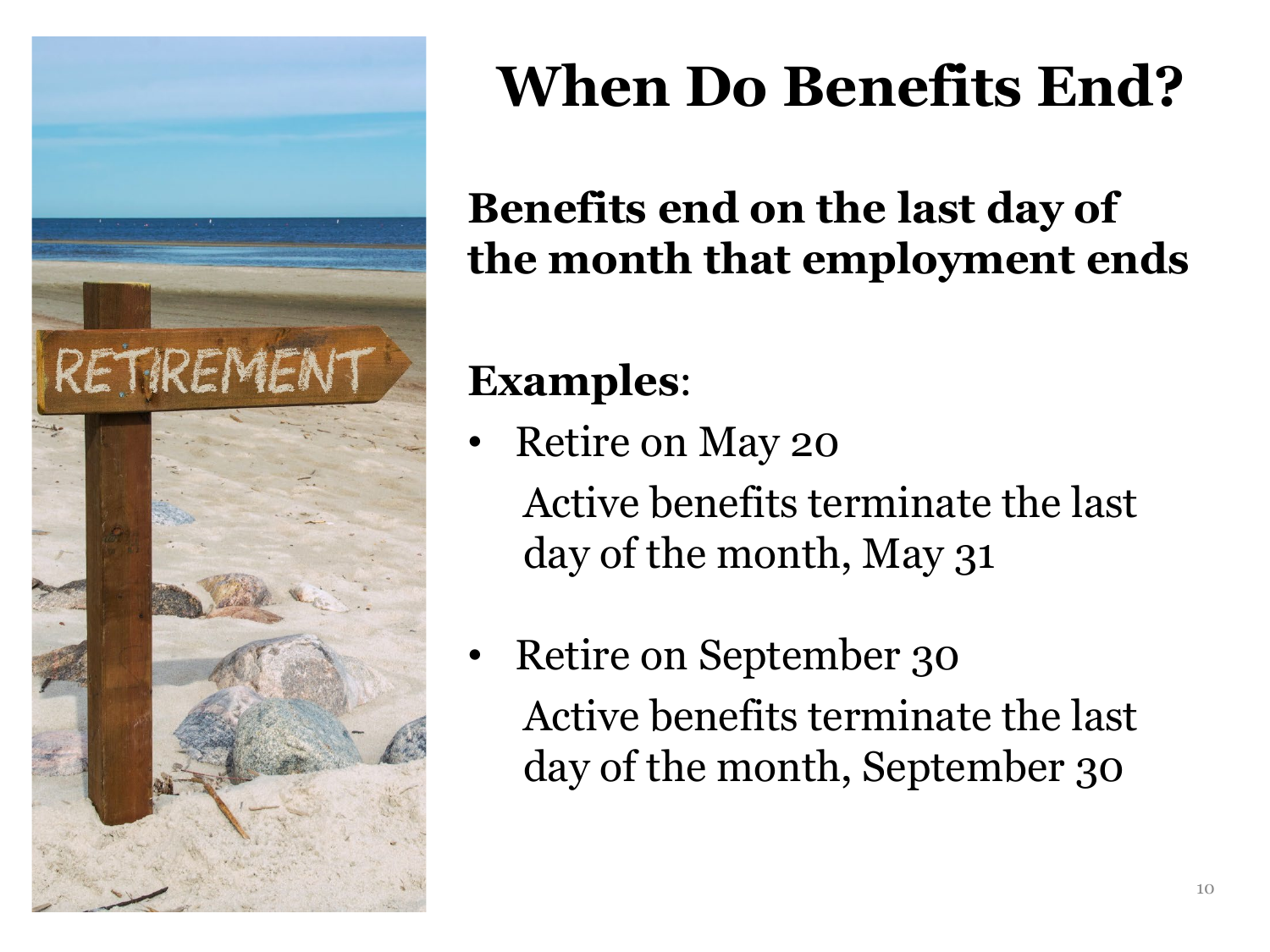

# **When Do Benefits End? Flexible Spending Account (FSA)**

- FSA coverage ends the same as all benefits on the last day of the month that employment ends
- Electronic payment card will be turned off when coverage terminates
- File requests for reimbursement within 60 calendar days from benefits termination date
	- Applies to health care expenses incurred between July 1, 2021 through benefits termination date

**\* Discovery Benefits, a WEX Company** Phone: (866) 451-3399 [www.wexinc.com](http://www.wexinc.com/) 11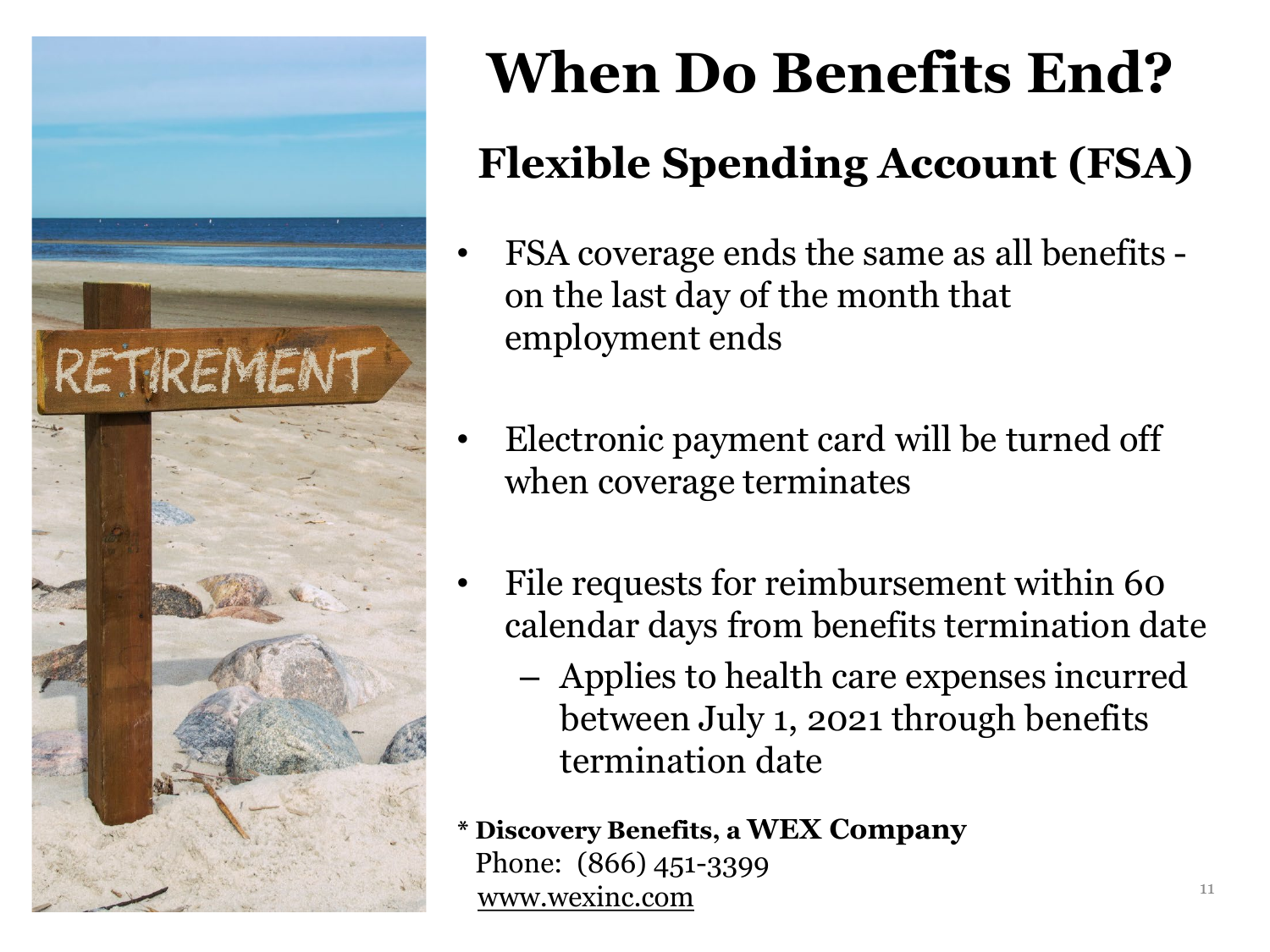

# **When Do Benefits End?**

FSA grace periods and claims run out periods are different for active employees than terminated or retired employees:

| <b>Health Care/Limited Scope/</b> |                                     |                          |  |  |  |
|-----------------------------------|-------------------------------------|--------------------------|--|--|--|
| <b>Dependent Care FSA</b>         |                                     |                          |  |  |  |
|                                   | <b>Incur Claims by</b>              | <b>Submit Claims for</b> |  |  |  |
|                                   |                                     | <b>Reimbursement by</b>  |  |  |  |
| <b>Terminated</b>                 | <b>Benefits</b>                     | 60 Days From Benefits    |  |  |  |
| <b>Employees</b>                  | Termination Date   Termination Date |                          |  |  |  |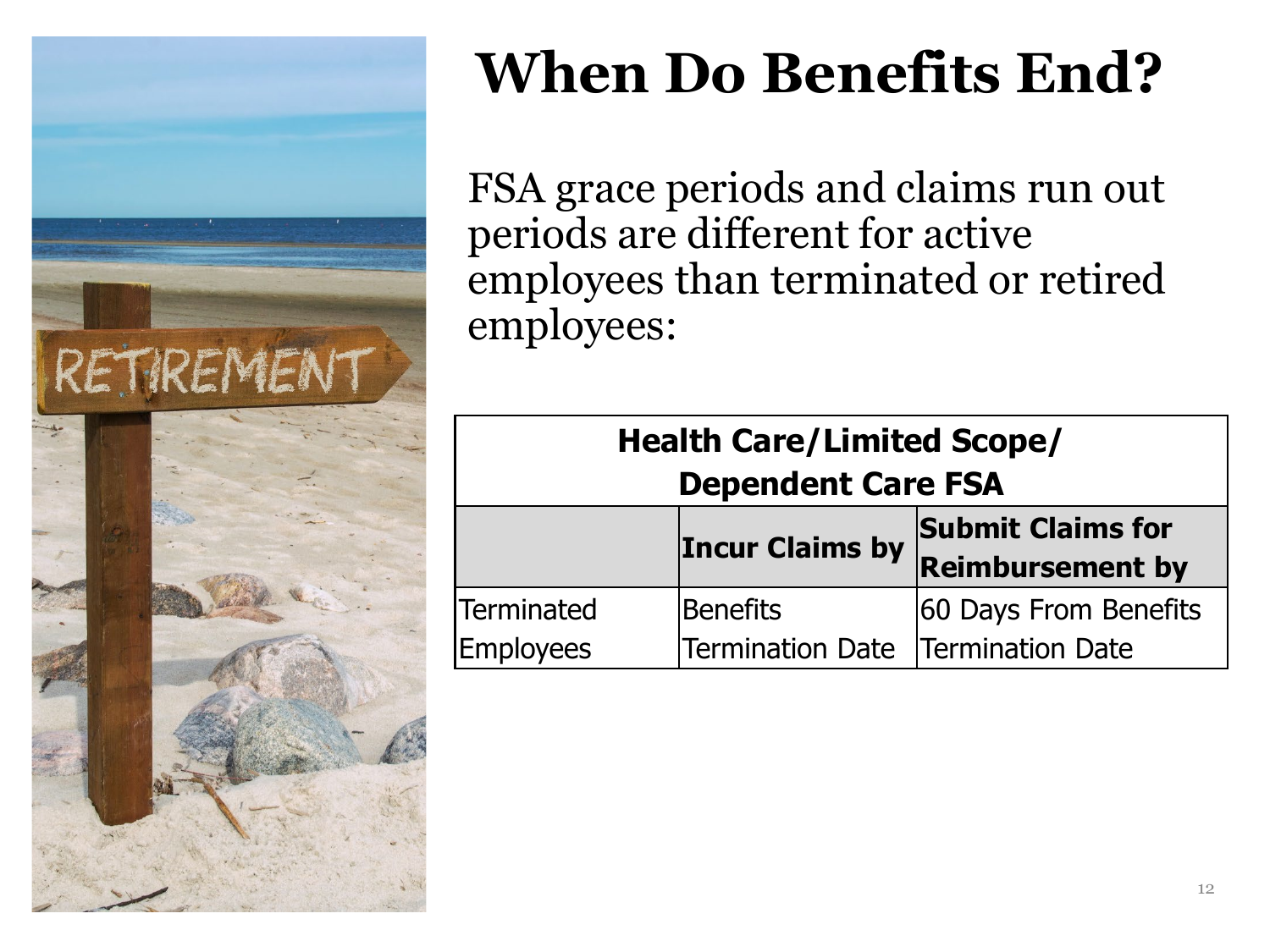

# **When Do Benefits End?**

### **Life Insurance**

- Group term life insurance ends on the last day of the month that employment ends
- Port to an individual life insurance policy through Securian Life Insurance Company
	- 45 days benefits termination date to apply and pay
	- To port Dependent Life Insurance must port Basic Life Insurance
	- After the age of 75
		- Option to port not available

#### **\*SECURIAN Life Insurance**

Life Insurance Policy: Group #70334 Phone: (866) 365-2374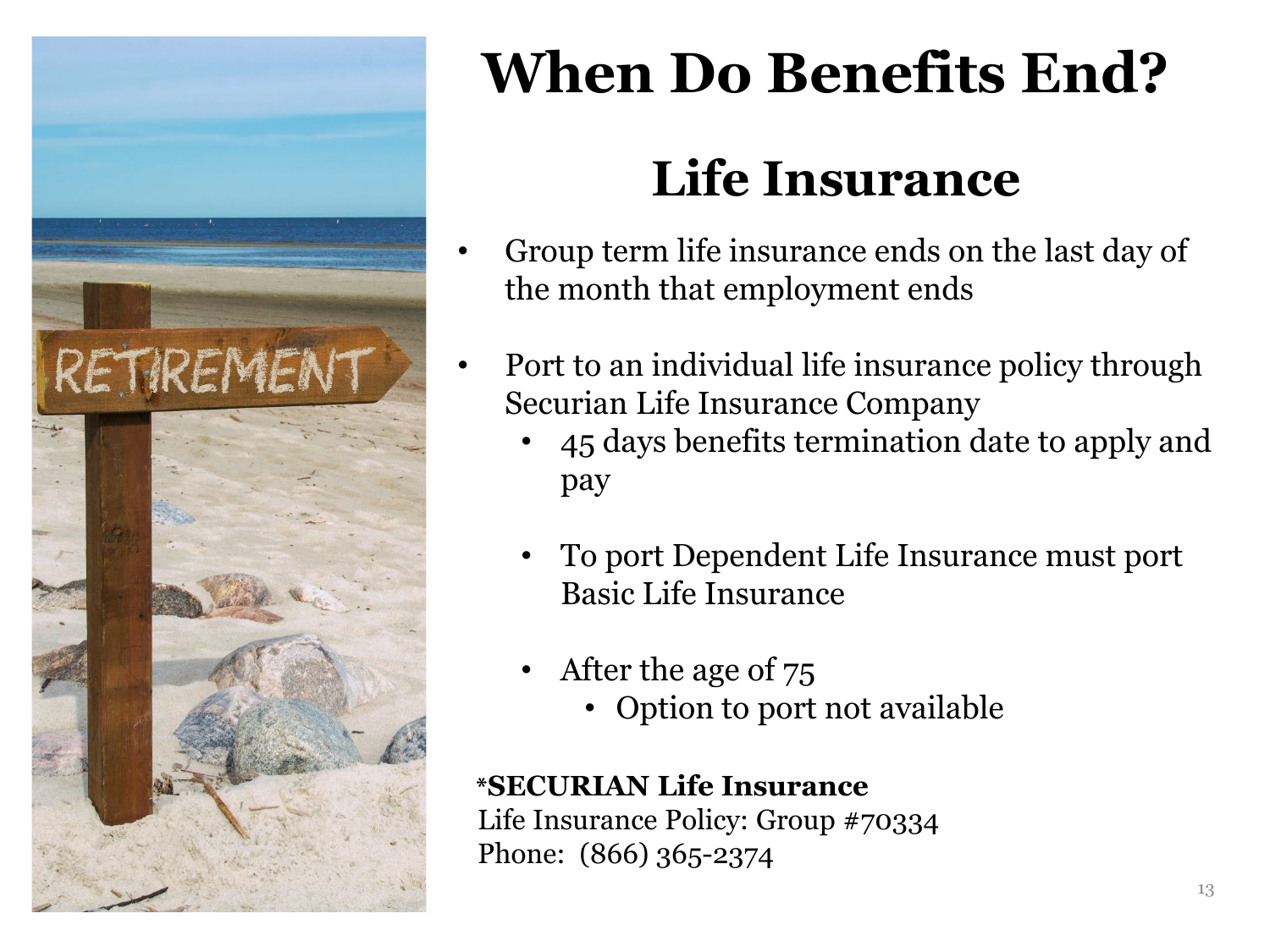

# **When Do Benefits End? MetLife Legal Plan**

- Terminates on the last day of the month that employment ends
- Port 12 months of coverage to an individual policy
	- Apply 30 days from last day of employment
	- Prepaid via remittance of a lump sum payment equal to the legal plan's monthly rate times 12 months
		- $$15.74 \text{ x } 12 = $188.88$

#### **\*MetLife Legal Plan**

Phone: (800) 821-6400 Website: [info.legalplans.com](https://members.legalplans.com/) Access Code: 9904671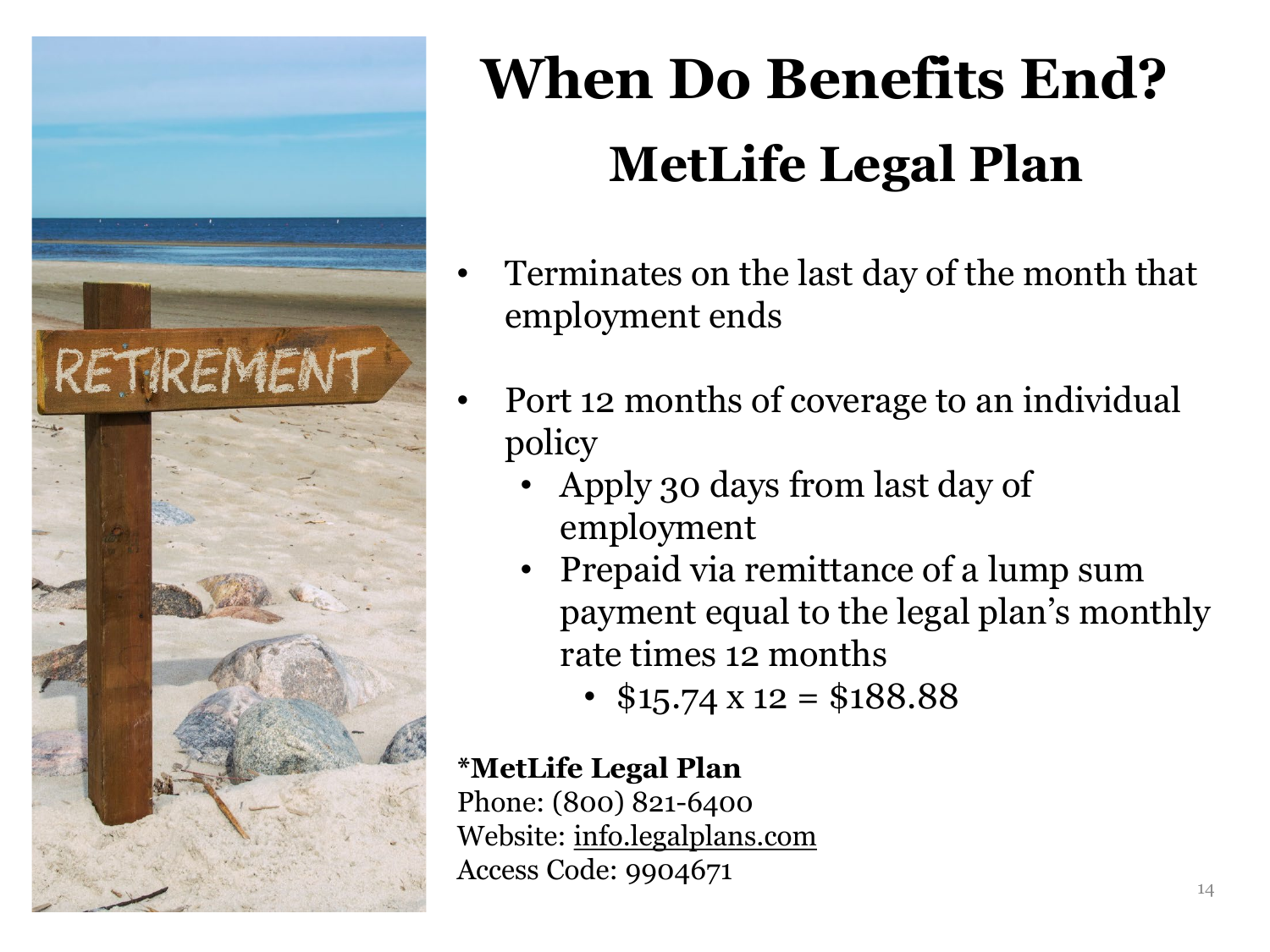

# **When Do Benefits End?**

### **Health Savings Account (H.S.A.)**

- Portable and converts to private "Free Agent" account
- Pre-tax contributions can no longer be made to the H.S.A.
- Continue to use existing funds in the account to pay for qualified medical expenses
- Monthly administration fees apply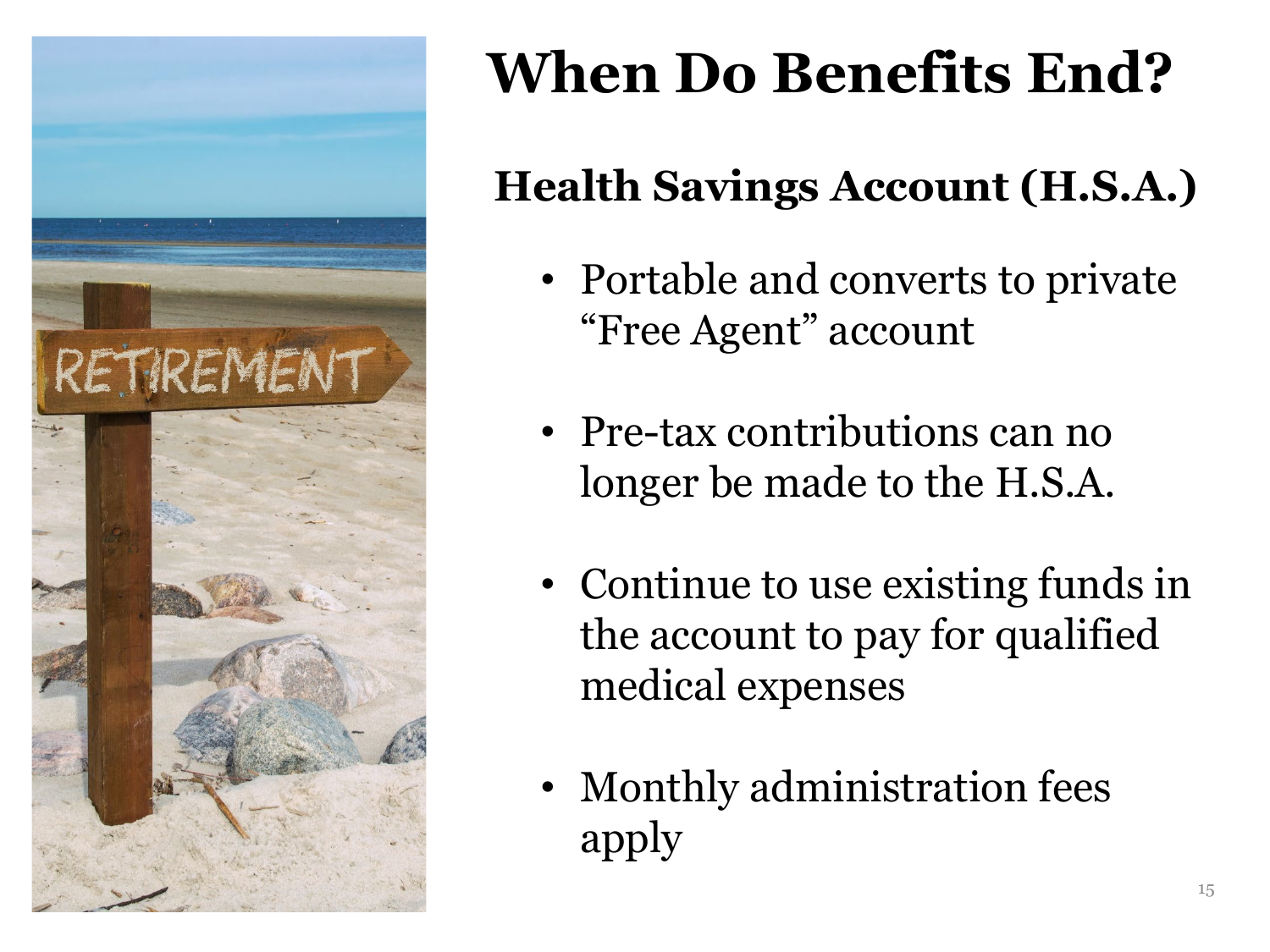

# **When Do Benefits End?**

#### **Health Savings Account (H.S.A.)** After age 65 or Medicare eligibility

If you are 6 months or more beyond your full retirement age, you need to stop contributing to your HSA 6 months before your retirement date in order to avoid IRS penalties

- H.S.A. funds may be withdrawn for non-medical purpose without a penalty
- Withdrawal subject to normal income tax as retirement income
- Consult tax advisor for guidance

#### **\*HSA Bank (for Cigna HDHP with H.S.A.)** Phone: (800) 244-6224

#### **\*Optum Bank (for UnitedHealthcare HDHP with H.S.A.)** Phone:  $(800)$  791-9361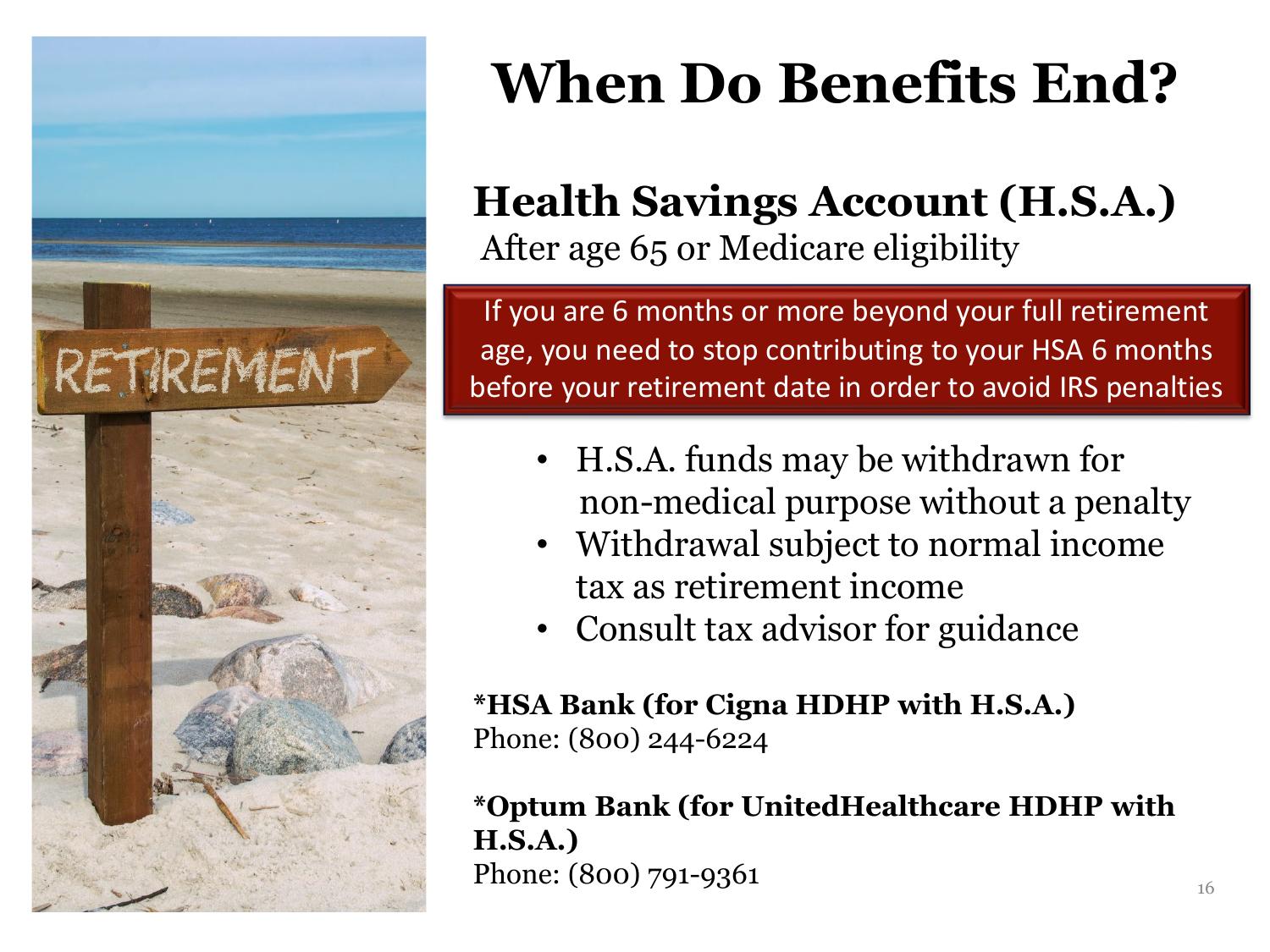<span id="page-16-0"></span>

# **Health Insurance Options**

#### **Three Choices in Retirement:**

- 1. Continue current Maricopa County benefits plans through COBRA
- 2. Enroll in the Arizona State Retirement System plans (Both ASRS & PSPRS Retirees)
- 3. Private individual health insurance coverage
	- Spouse's coverage
	- Medicare, Medicare Advantage or Medicare Supplement Plan, if age eligible
	- Public marketplace [http://www.healthcare.gov](http://www.healthcare.gov/)
	- Other individual plans
		- UHC or Cigna or other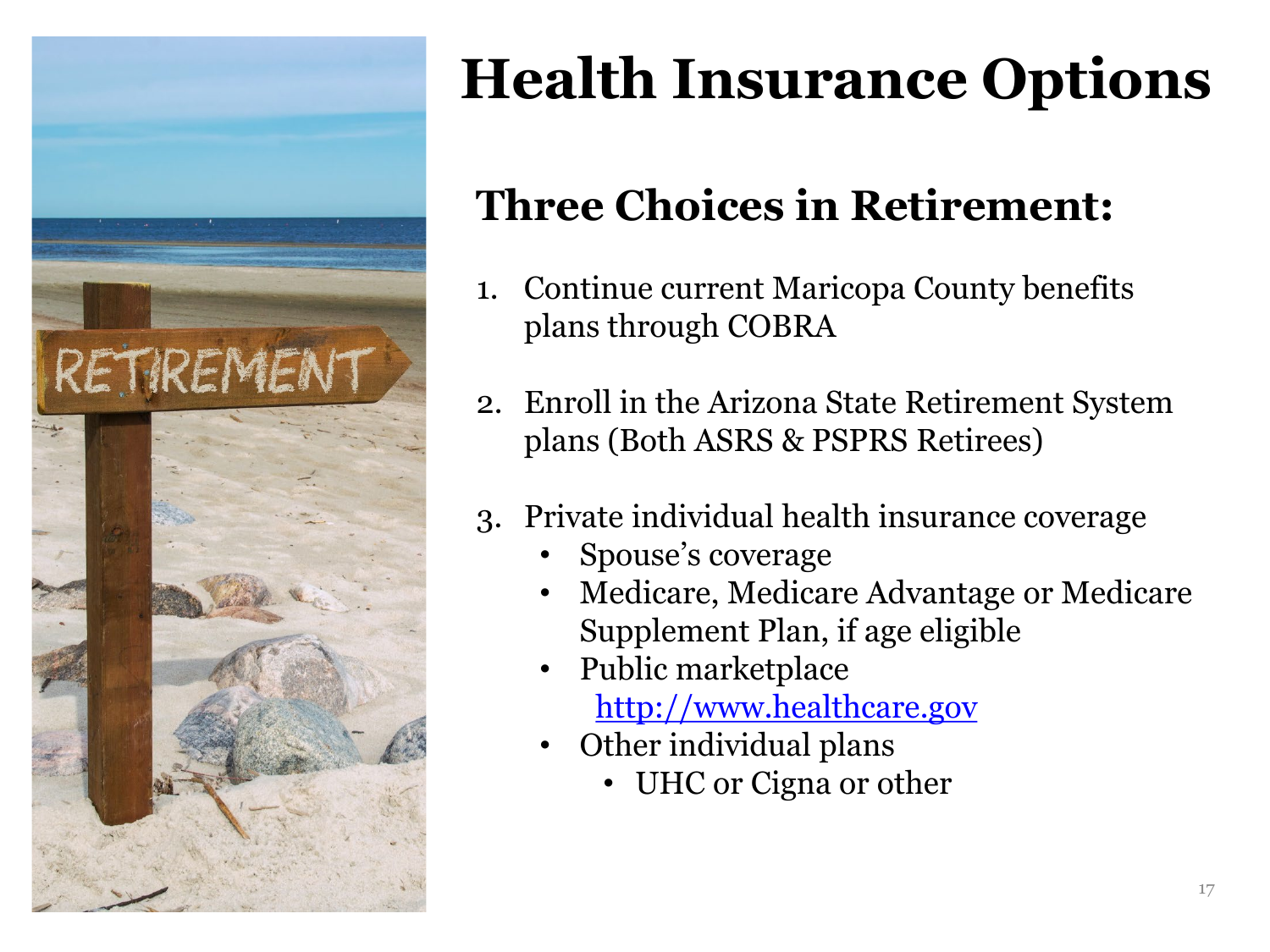

**COBRA (Consolidated Omnibus Budget Reconciliation Act)** allows temporary continuation of group health insurance coverage after retirement from the County. The standard duration of coverage is 18 months.

- Enrollment must be within 60 days from the date the COBRA packet is mailed
- First payment must be made within 45 days from the enrollment date
- If enrollment and payment have not been received COBRA rights are forfeited

**There are no exceptions to these rules.**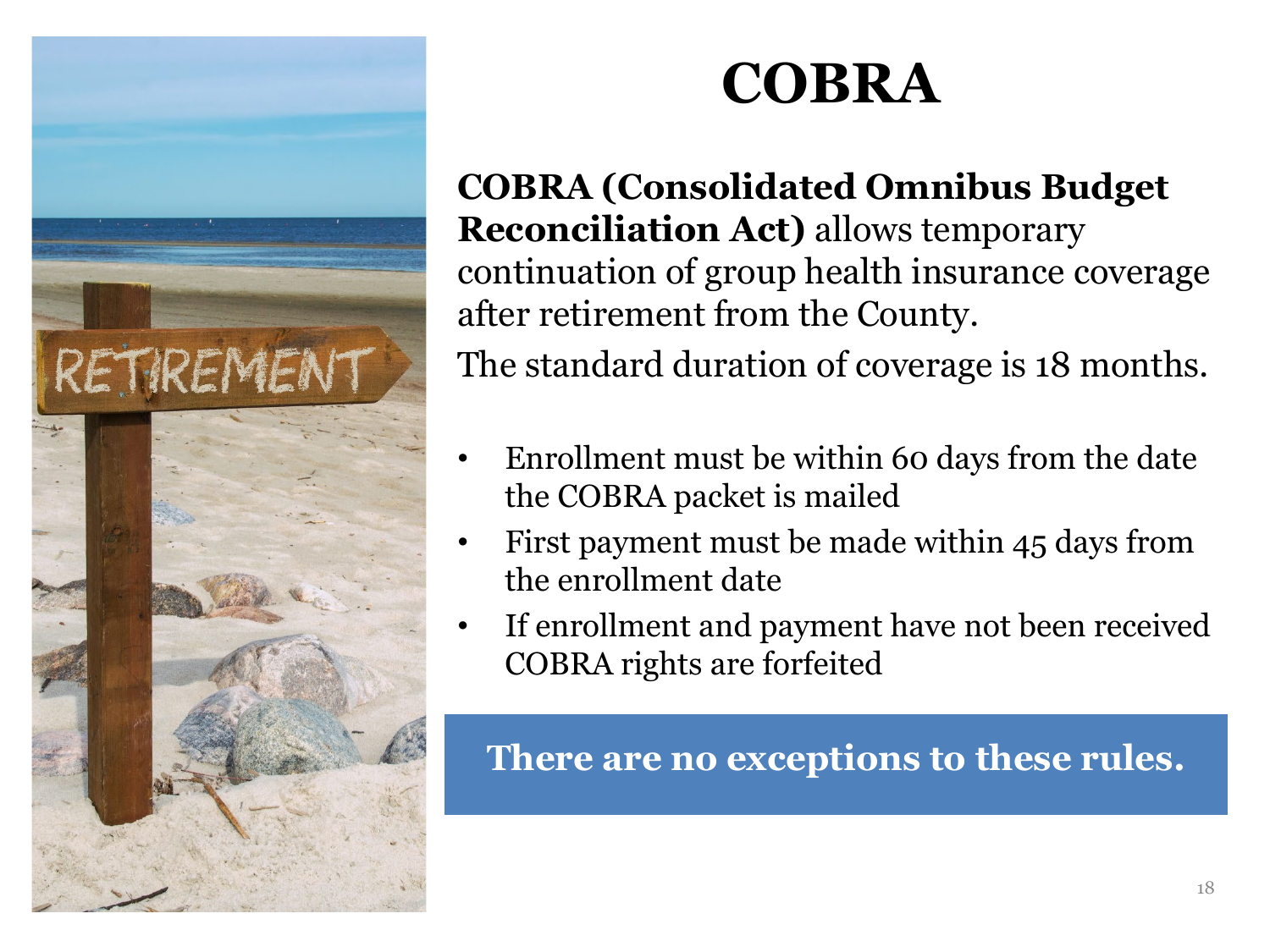

- Effective the first day of the month following the date of Benefits termination
	- Benefits as an active employee terminate on the last day of the month that employment ends
- Active with the insurance carriers after enrollment has been completed and the first month's COBRA premium has been received
- There will be no gap in benefits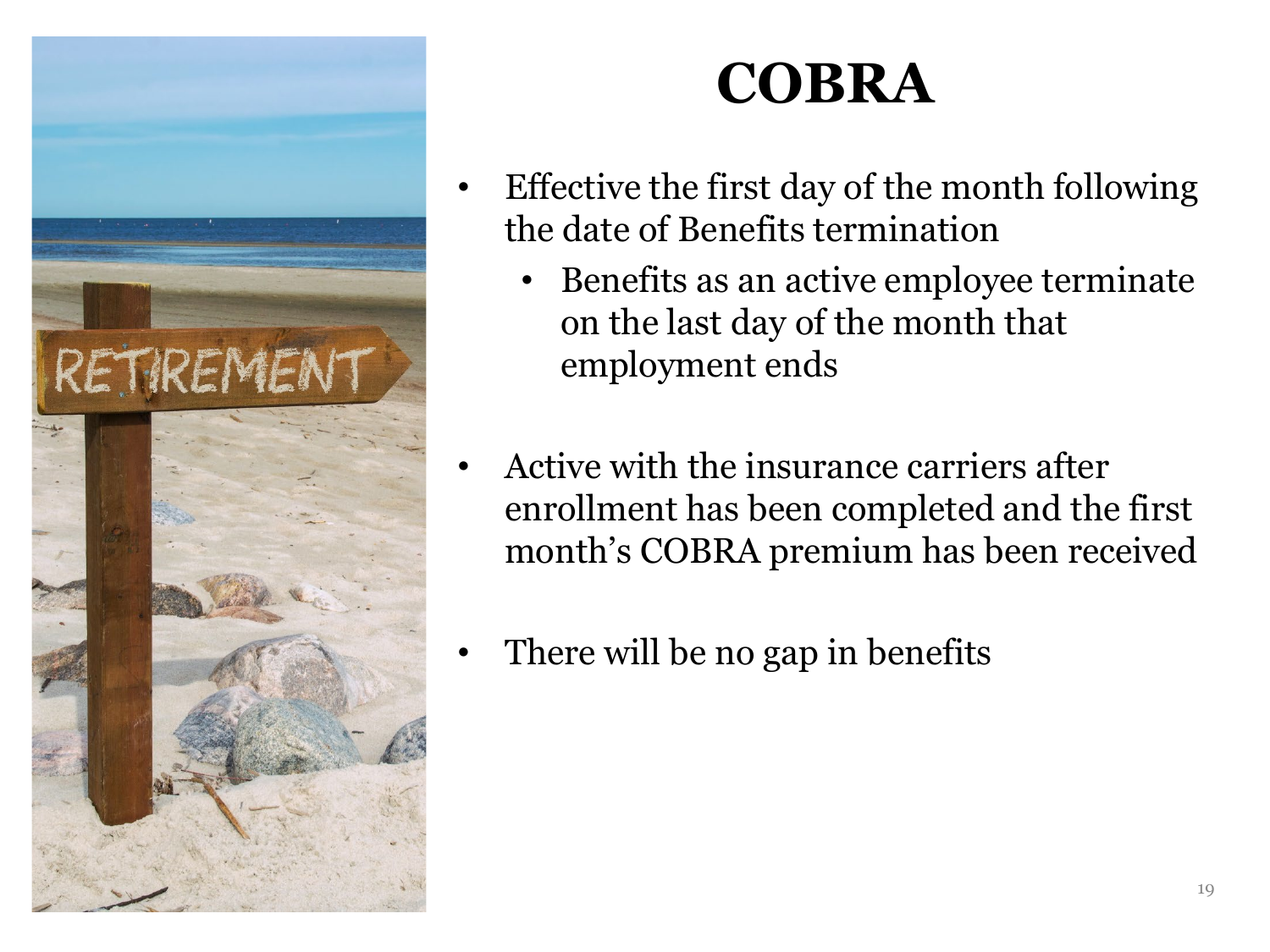

#### **Enroll online:**

- Make elections online via the COBRA website
- Benefit Enrollment System: [benefits.maricopa.gov](https://www.benefitsolver.com/benefits/BenefitSolverView?page_name=signon&co_num=21081&co_affid=maricopa)
- Access available within 24-48 hours of status update in ADP Portal as "Retired"

#### **Enroll via mail:**

- COBRA enrollment packet mailed to home address as listed in the ADP Portal
- Allow 2-3 weeks **after the active benefits termination date** to receive the COBRA packet in the mail
- Election can be mailed with payment to COBRA Administrator – postmarked prior to deadline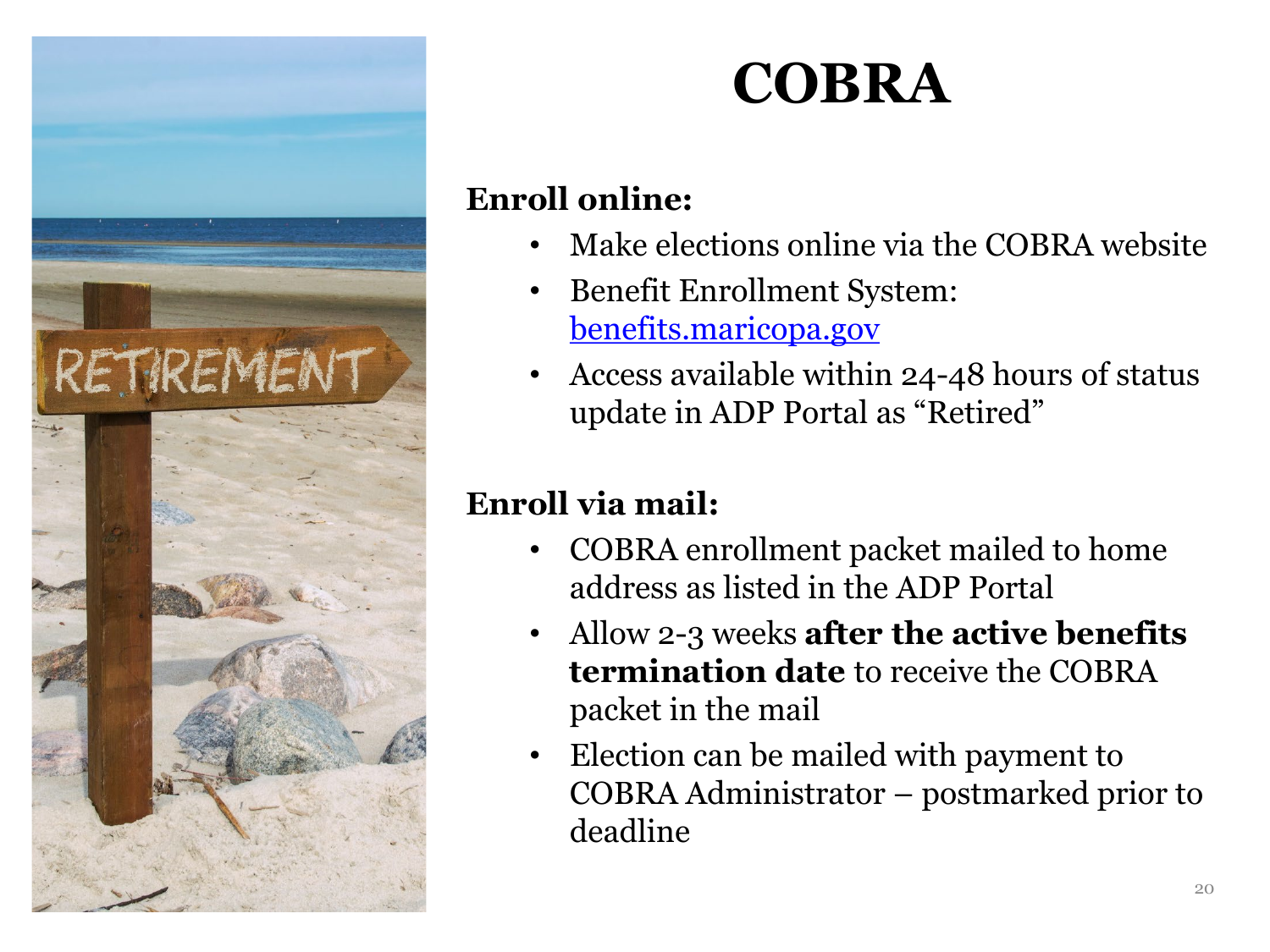

# **COBRA and Medicare**

If enrolled in Medicare (either Part A or Part B) prior to retirement

• Retiree and/or eligible dependents may enroll in COBRA

If Medicare-eligibility occurs after retirement while on COBRA

- Discontinue COBRA coverage
- Contact the COBRA administrator within 30 days of the new Medicare coverage start date

**In retirement, Medicare coverage is primary, and COBRA coverage is secondary**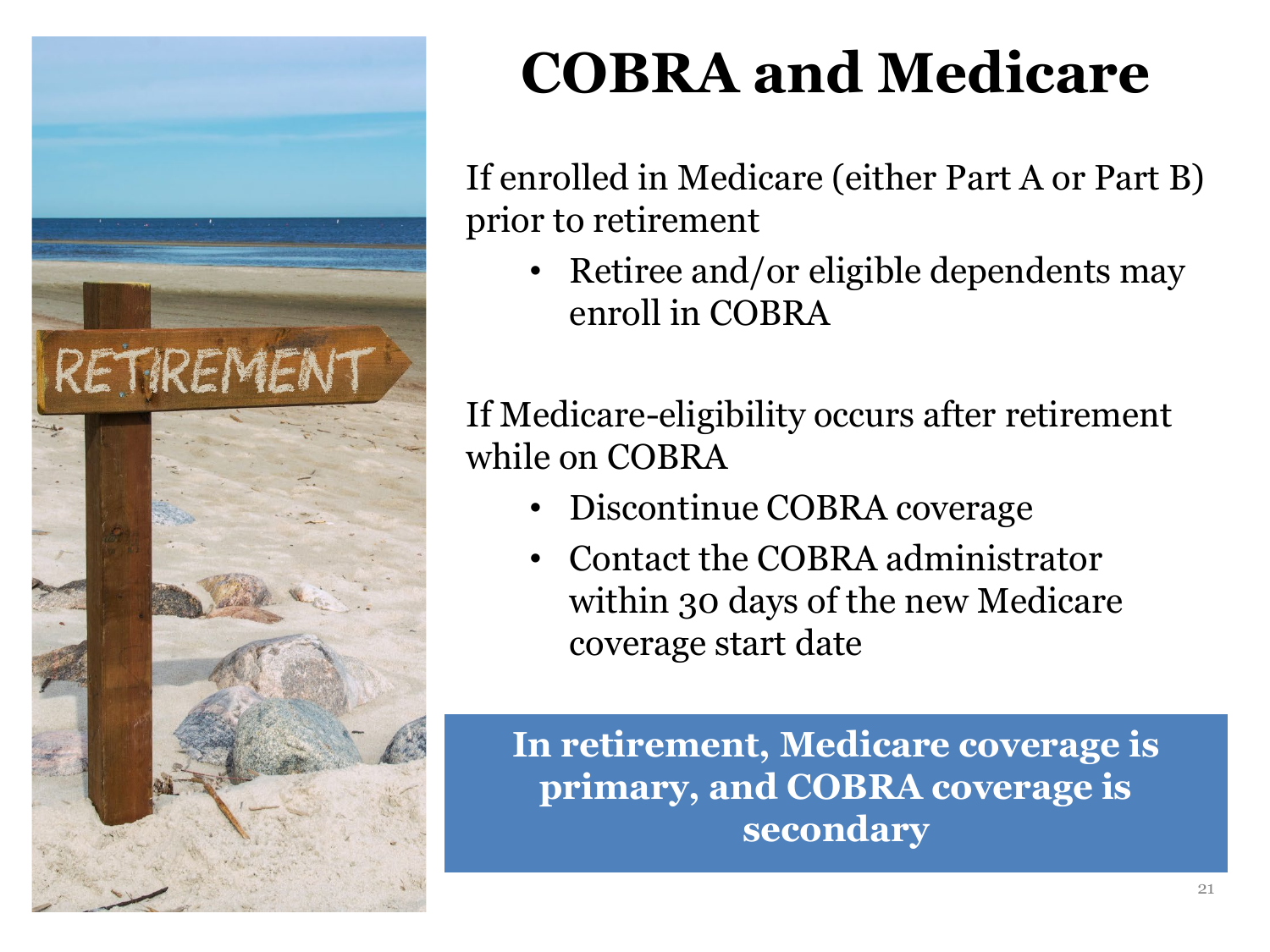

- Allows continuation of elected coverage as enrolled when an active employee
- Plan changes are not allowed until the next COBRA Open Enrollment period
- Choose to elect dental or vision coverage only or any combination along with the medical/prescription/behavior health bundle
- Choose to enroll in coverage for Retiree only, Retiree with eligible dependents, or for eligible dependents only
- May be able to continue your Flexible Spending Account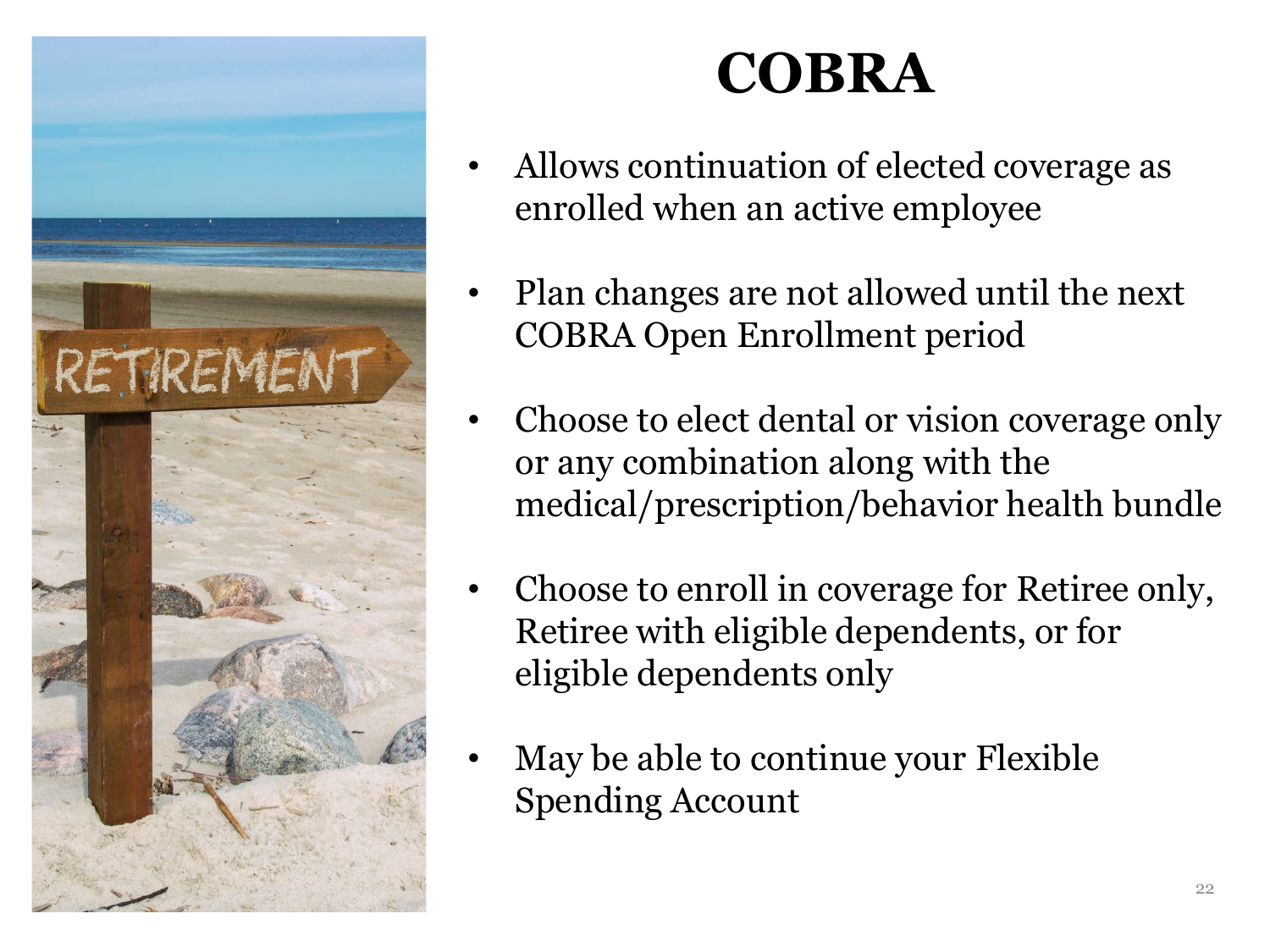

#### **Monthly COBRA Premium**

- Employee and employer premium costs plus 2% administration fee
- Must be paid in full to the COBRA Administrator
	- Online ACH payment option
	- Mail-in payment option
- Must be made by the due date or coverage will be terminated

#### **\*COBRA Administration**

Phone: (866) 229-8292 [https://benefits.Maricopa.gov](https://benefits.maricopa.gov/)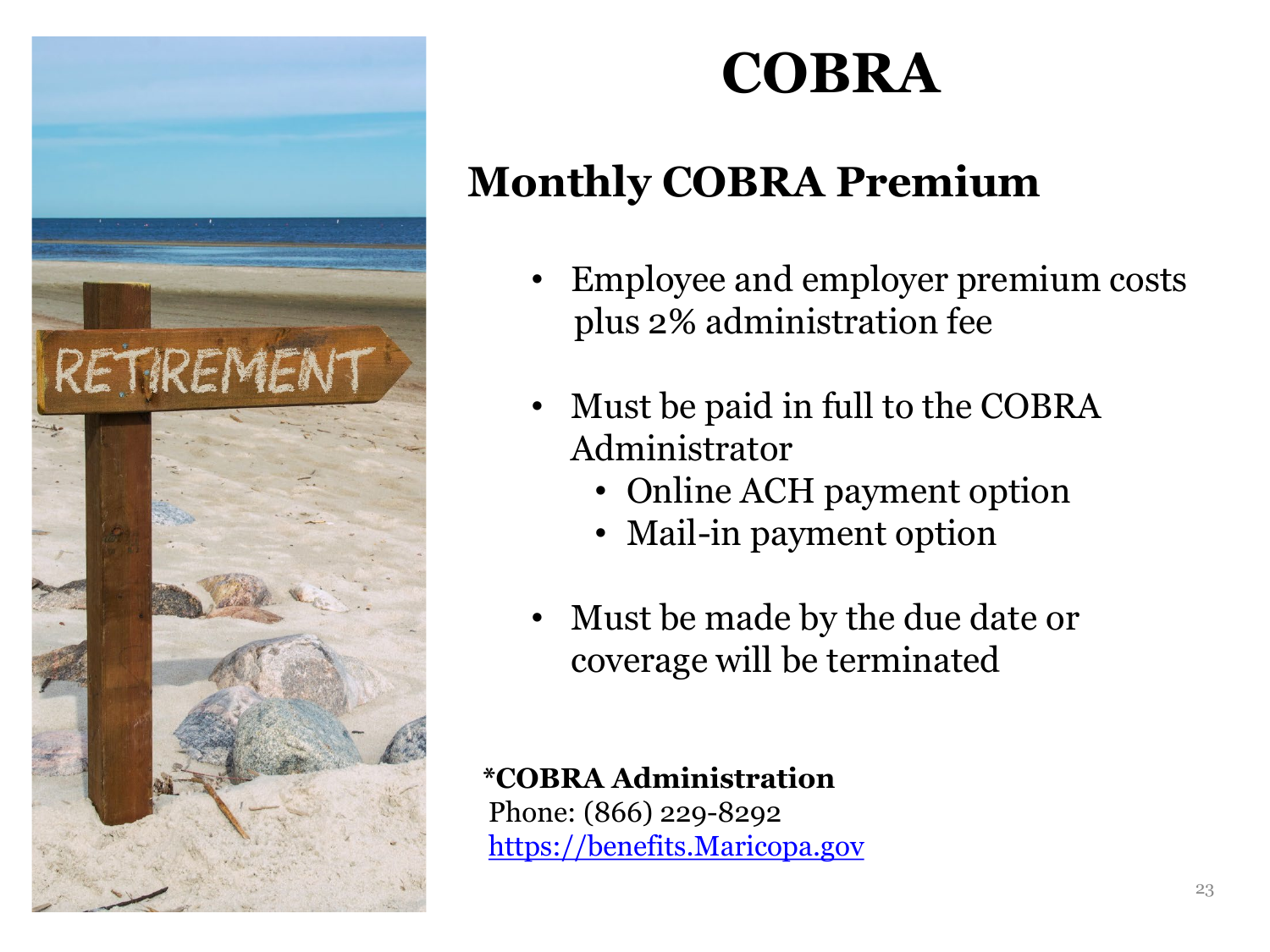#### **PY 2021-22 COBRA Combined Rates Medical, Prescription, Behavioral Health**

| <b>Plan</b>             | <b>Tier</b>              | <b>Monthly Total</b><br><b>Premium</b> |
|-------------------------|--------------------------|----------------------------------------|
|                         | <b>Beneficiary</b>       | 821.08                                 |
|                         | Beneficiary + Spouse     | 1603.15                                |
| Cigna HMO               | Beneficiary + Child(ren) | 1315.82                                |
|                         | Beneficiary + Family     | 2098.67                                |
|                         | <b>Beneficiary</b>       | 759.69                                 |
| Cigna HDHP with         | Beneficiary + Spouse     | 1479.81                                |
| H.S.A.                  | Beneficiary + Child(ren) | 1199.63                                |
|                         | Beneficiary + Family     | 1963.02                                |
|                         | <b>Beneficiary</b>       | 859.72                                 |
| UnitedHealthcare PPO    | Beneficiary + Spouse     | 1681.55                                |
|                         | Beneficiary + Child(ren) | 1379.63                                |
|                         | Beneficiary + Family     | 2202.32                                |
|                         | <b>Beneficiary</b>       | 759.69                                 |
| <b>UnitedHealthcare</b> | Beneficiary + Spouse     | 1479.81                                |
| HDHP with H.S.A.        | Beneficiary + Child(ren) | 1199.63                                |
|                         | Beneficiary + Family     | 1963.02                                |

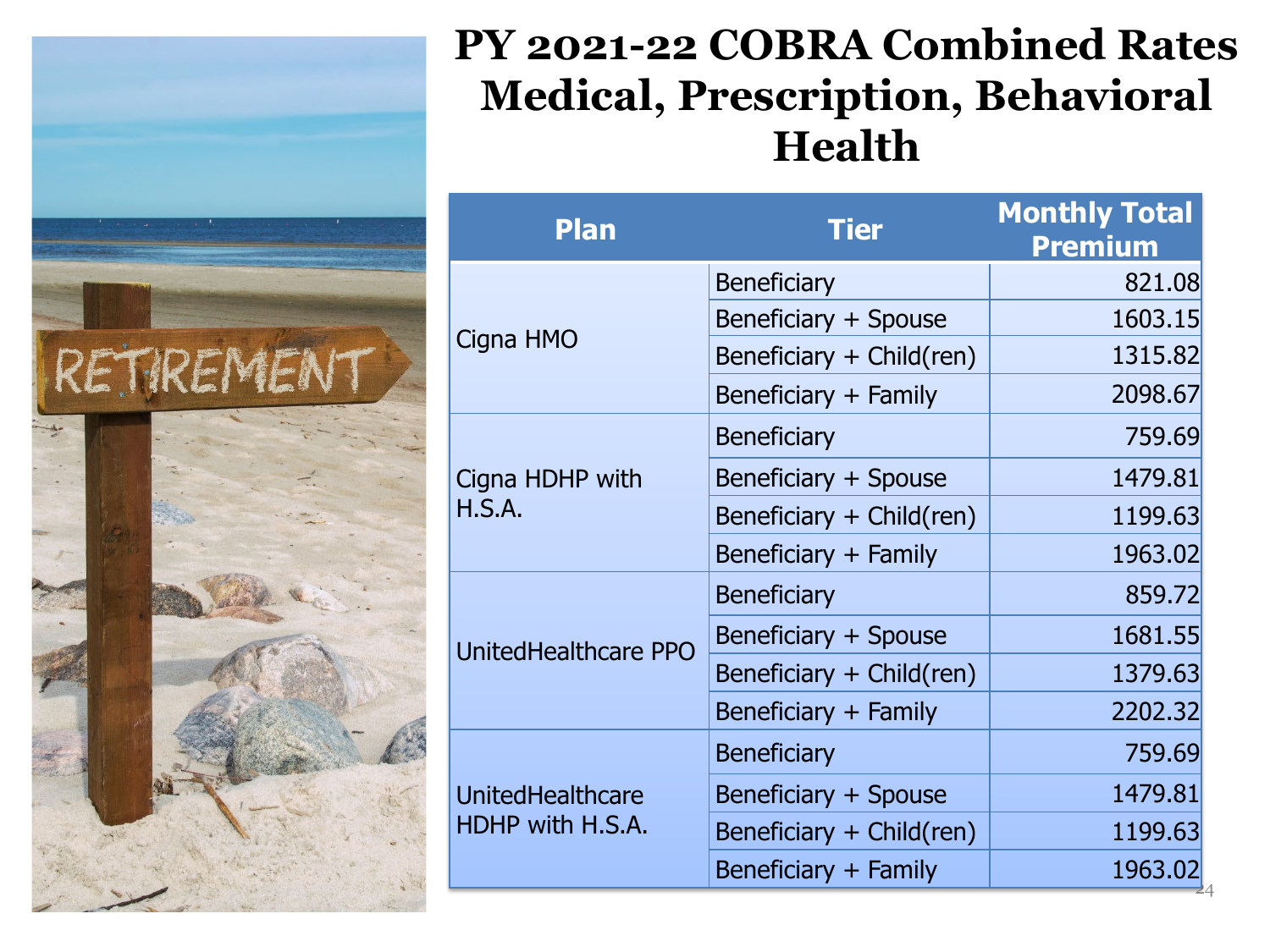

### **PY 2021-22 COBRA Vision Rates**

| <b>Plan</b> | <b>Tier</b>              | <b>Monthly Total</b><br><b>Premium</b> |
|-------------|--------------------------|----------------------------------------|
|             | <b>Beneficiary</b>       | 6.94                                   |
|             | Beneficiary + Spouse     | 13.28                                  |
| yeMed       | Beneficiary + Child(ren) | 13.44                                  |
|             | Beneficiary + Family     | 20.22                                  |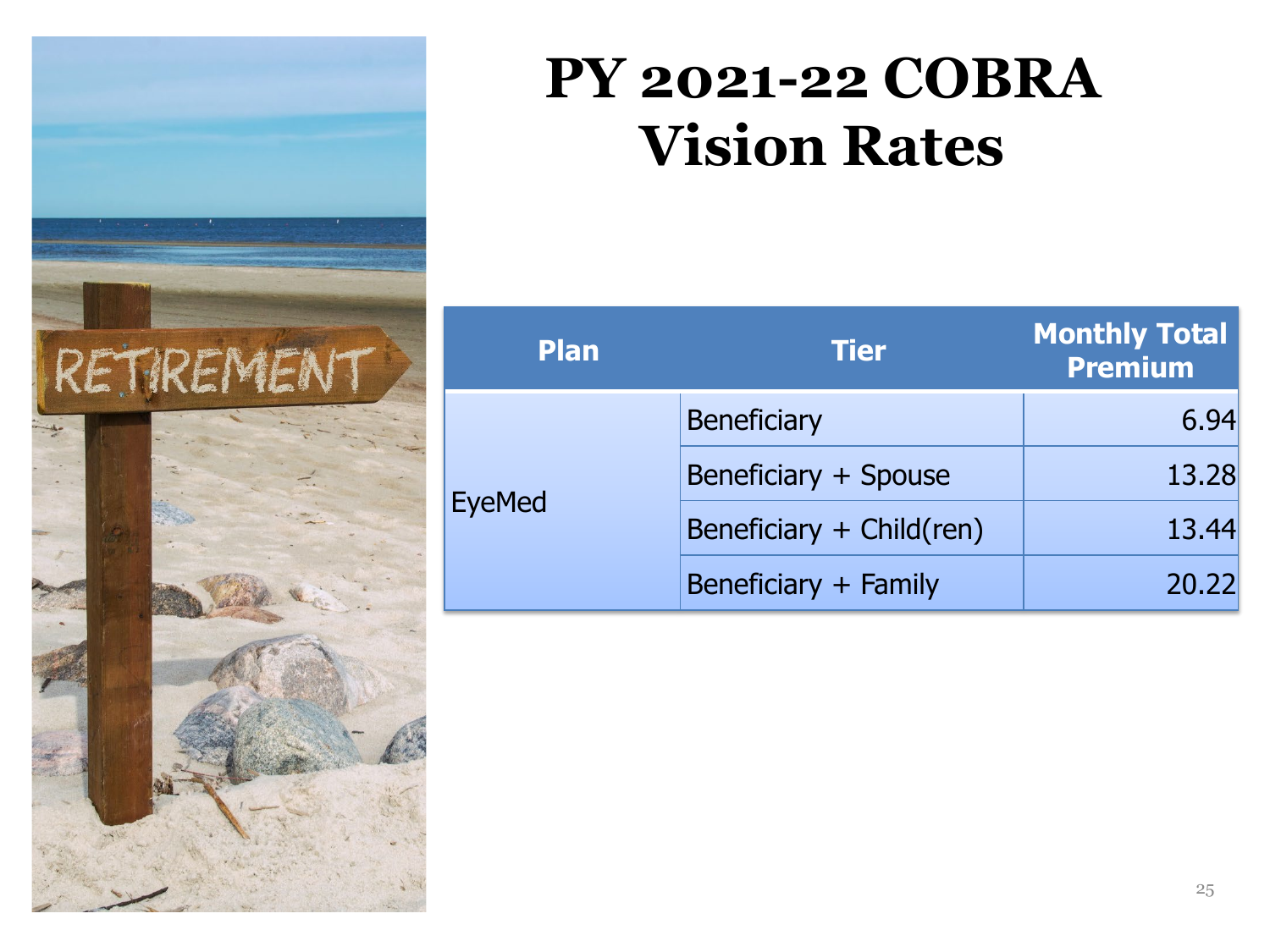

### **PY 2021-22 COBRA Dental Rates**

| <b>Plan</b>                   | <b>Tier</b>              | <b>Monthly Total</b><br><b>Premium</b> |
|-------------------------------|--------------------------|----------------------------------------|
| Cigna Pre-Paid<br><b>DHMO</b> | <b>Beneficiary</b>       | 9.45                                   |
|                               | Beneficiary + Spouse     | 15.97                                  |
|                               | Beneficiary + Child(ren) | 22.11                                  |
|                               | Beneficiary + Family     | 26.03                                  |
|                               | <b>Beneficiary</b>       | 39.76                                  |
| Cigna Dental PPO              | Beneficiary + Spouse     | 87.54                                  |
|                               | Beneficiary + Child(ren) | 94.70                                  |
|                               | Beneficiary + Family     | 121.56                                 |
| <b>Delta Dental PPO</b>       | <b>Beneficiary</b>       | 41.29                                  |
|                               | Beneficiary + Spouse     | 91.00                                  |
|                               | Beneficiary + Child(ren) | 98.45                                  |
|                               | Beneficiary + Family     | 126.60                                 |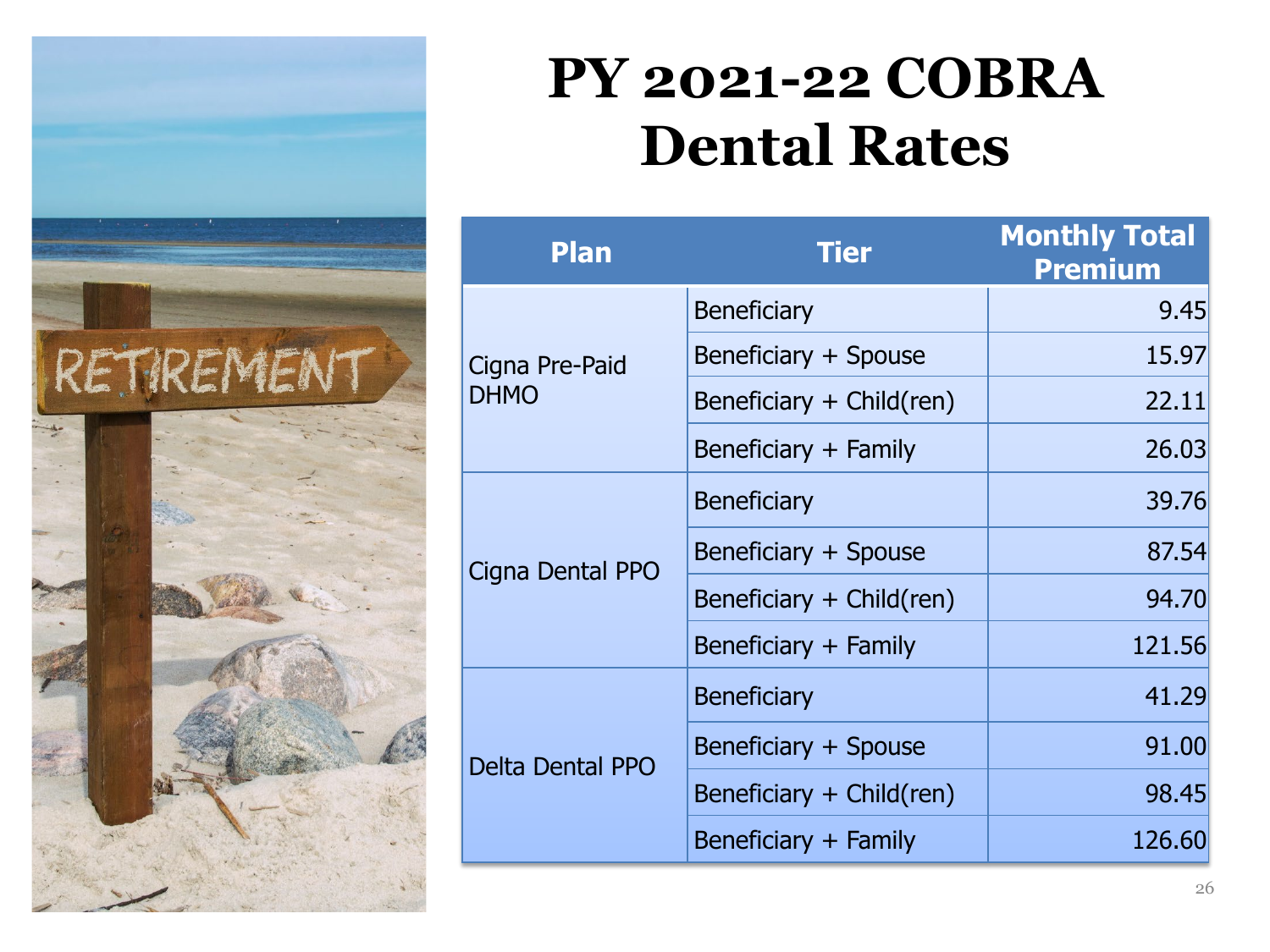

## **Retirement System Health Insurance Options**

#### **Arizona State Retirement System** (Both ASRS & PSPRS Retirees)

- UnitedHealthcare options available
	- Medicare or Non-Medicare eligible individuals and/or eligible dependents
- ASRS health insurance benefit classes
	- Dates and times on website [https://www.azasrs.gov](https://www.azasrs.gov/)
	- (602) 240-2000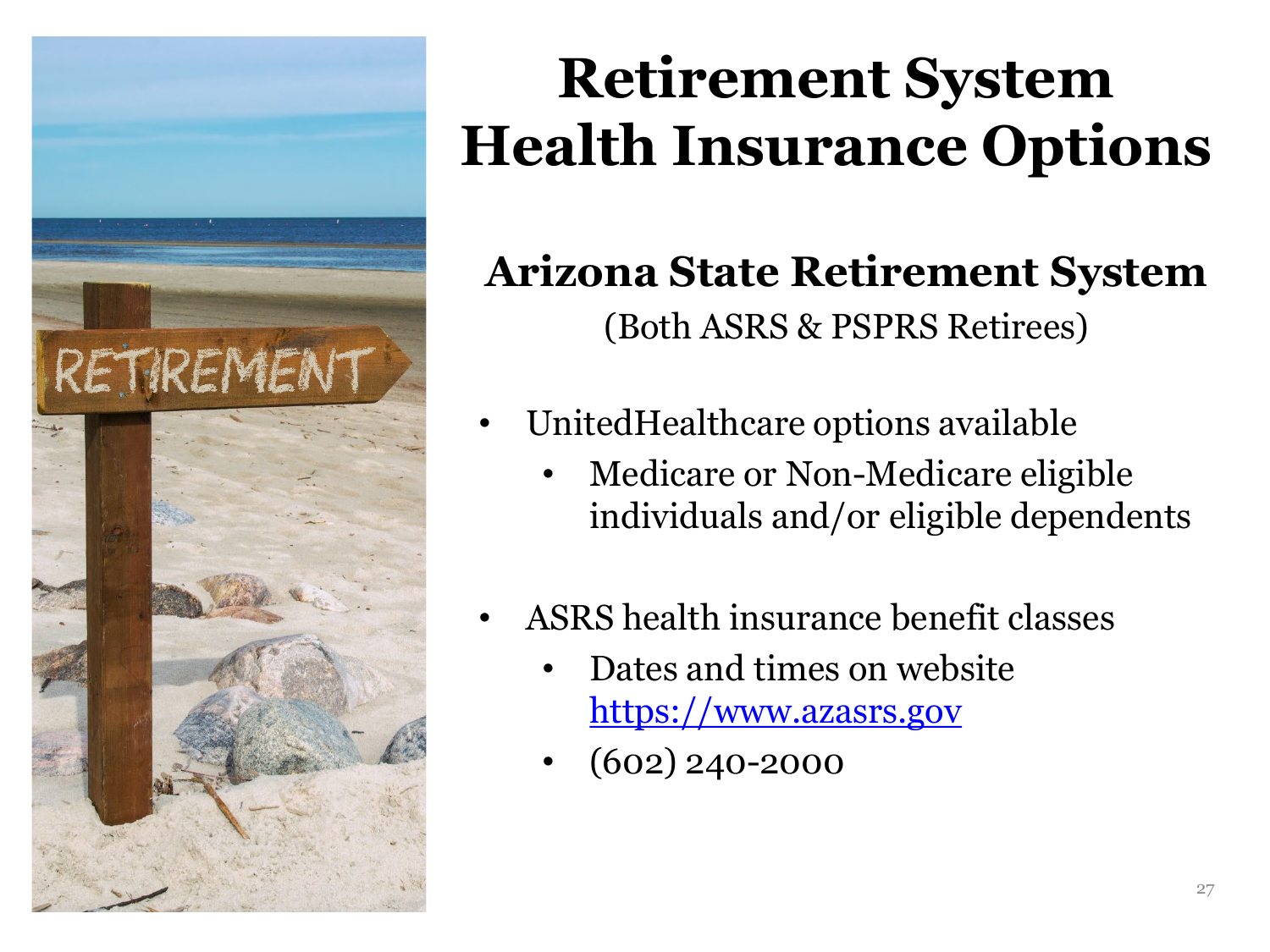<span id="page-27-0"></span>

## **Health Insurance Premium Benefit (Subsidy) (ASRS & PSPRS Retirees)**

A monthly payment from the retirement system to reduce premiums when coverage for health insurance is gained through COBRA or ASRS

Subsidy amount varies based on coverage level

- Individual or family
- Medicare eligibility

Subsidy applies to medical and dental coverage only

**\*Contact appropriate retirement system for more information regarding the subsidy**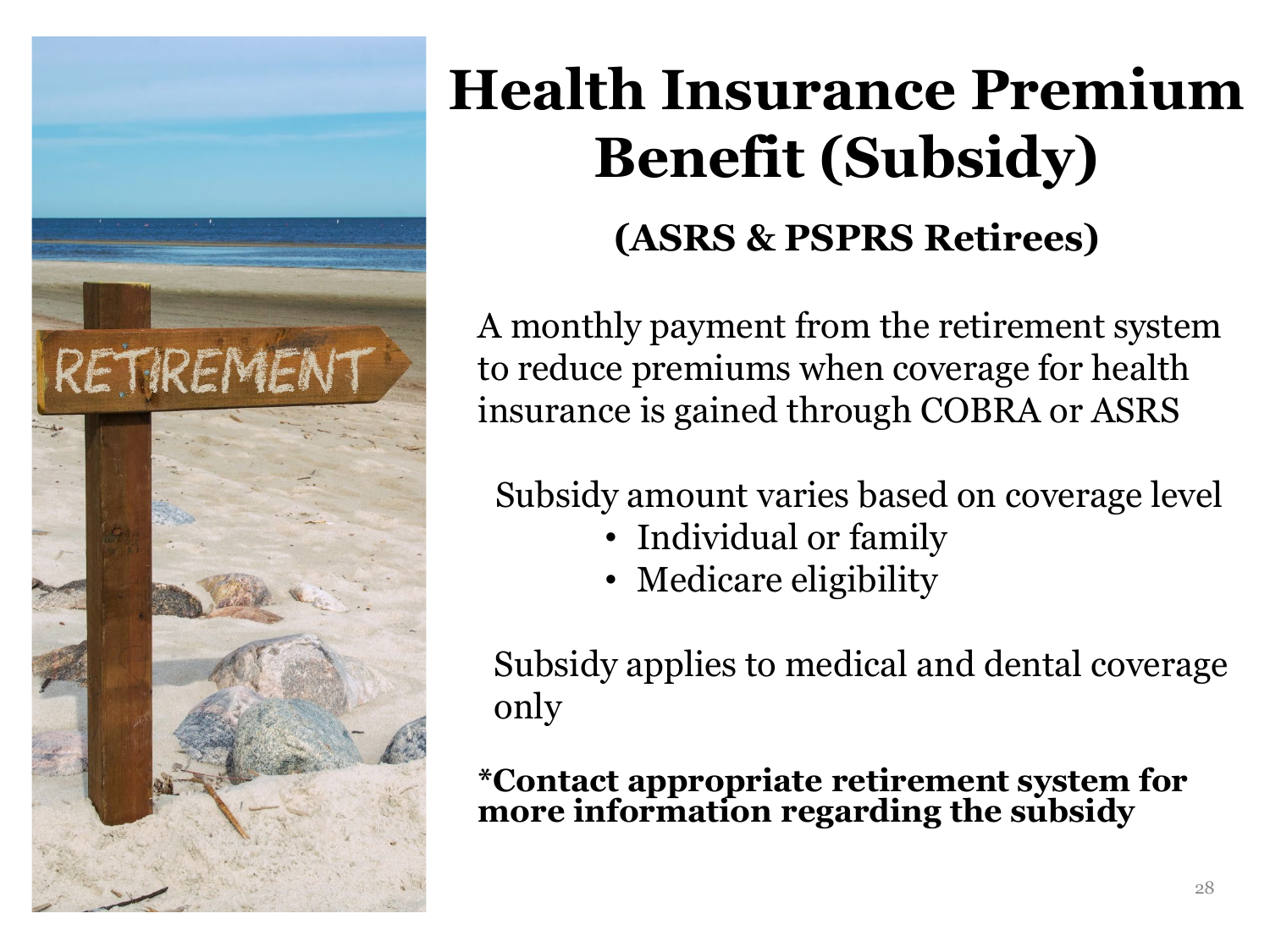

| <b>Monthly</b><br>Retiree<br>Premium<br><b>Benefit</b> | <b>WITHOUT</b><br><b>MEDICARE</b> |                         | <b>WITH</b><br><b>MEDICARE</b><br>Part A & B |                         | <b>COMBINATIONS</b>                                                          |                                                                                     |
|--------------------------------------------------------|-----------------------------------|-------------------------|----------------------------------------------|-------------------------|------------------------------------------------------------------------------|-------------------------------------------------------------------------------------|
| <b>YEARS OF</b><br><b>SERVICE</b>                      | Retiree<br>Only                   | Retiree &<br>Dependents | Retiree<br>Only                              | Retiree &<br>Dependents | Retiree &<br>Dependents,<br>one with<br>Medicare, the<br>other(s)<br>without | Retiree &<br>Dependent,<br>both with<br>Medicare,<br>other<br>Dependents<br>without |
| $5.0 - 5.9$                                            | \$75                              | \$130                   | \$50                                         | \$85                    | \$107.50                                                                     | \$107.50                                                                            |
| $6.0 - 6.9$                                            | \$90                              | \$156                   | \$60                                         | \$102                   | \$129                                                                        | \$129                                                                               |
| $7.0 - 7.9$                                            | \$105                             | \$182                   | \$70                                         | \$119                   | \$150.50                                                                     | \$150.50                                                                            |
| 8.0-8.9                                                | \$120                             | \$208                   | \$80                                         | \$136                   | \$172                                                                        | \$172                                                                               |
| $9.0 - 9.9$                                            | \$135                             | \$234                   | \$90                                         | \$153                   | \$193.50                                                                     | \$193.50                                                                            |
| 10.0 and up                                            | \$150                             | \$260                   | \$100                                        | \$170                   | \$215                                                                        | \$215                                                                               |

RETIREMENT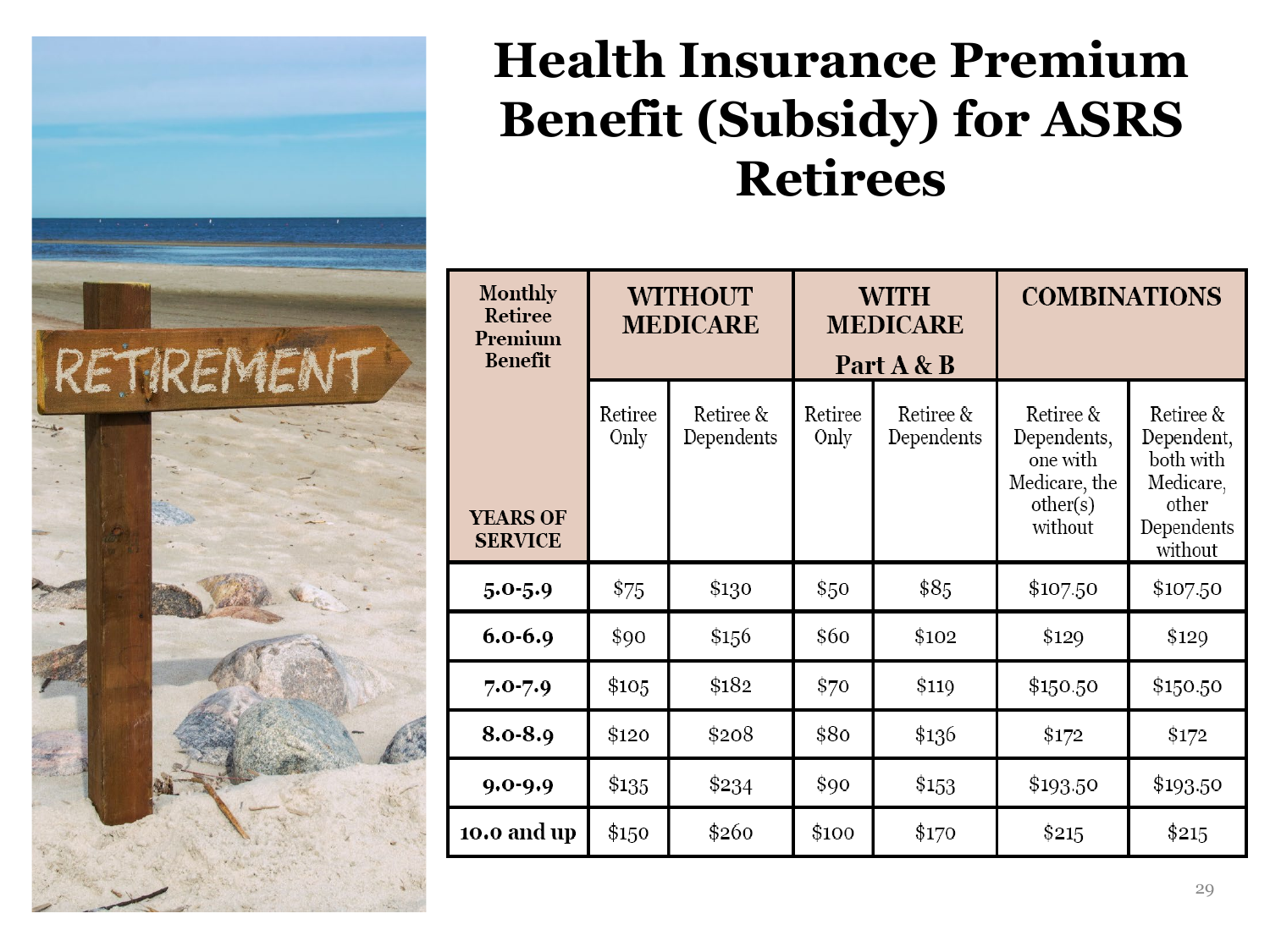### **Health Insurance Premium Benefit (Subsidy) for PSPRS Retirees**

| <b>Years of</b><br><b>Service</b>                        | <b>Retiree</b><br><b>Only</b><br><b>Without</b><br><b>Medicare</b> | <b>Retiree &amp;</b><br><b>Dependents</b><br><b>Without</b><br><b>Medicare</b> | <b>Retiree</b><br>Only<br>with<br><b>Medicare</b><br>A & B | <b>Retiree &amp;</b><br><b>Dependents</b><br>with<br><b>Medicare</b><br>A & B | <b>Retiree or</b><br><b>Dependents</b><br>one with<br>Medicare,<br>the other(s)<br>without |  |
|----------------------------------------------------------|--------------------------------------------------------------------|--------------------------------------------------------------------------------|------------------------------------------------------------|-------------------------------------------------------------------------------|--------------------------------------------------------------------------------------------|--|
| <b>Elected Officials' Retirement Plan (EORP)</b>         |                                                                    |                                                                                |                                                            |                                                                               |                                                                                            |  |
| $5.0 - 5.9$                                              | \$90.00                                                            | \$126.00                                                                       | \$60.00                                                    | \$102.00                                                                      | \$129.00                                                                                   |  |
| $6.0 - 6.9$                                              | \$112.50                                                           | \$195.00                                                                       | \$75.00                                                    | \$127.50                                                                      | \$161.25                                                                                   |  |
| $7.0 - 7.9$                                              | \$135.00                                                           | \$234.00                                                                       | \$90.00                                                    | \$153.00                                                                      | \$193.50                                                                                   |  |
| $8.0+$                                                   | \$150.00                                                           | \$260.00                                                                       | \$100.00                                                   | \$170.00                                                                      | \$215.00                                                                                   |  |
| <b>Corrections Officer Retirement Plan (CORP)</b>        |                                                                    |                                                                                |                                                            |                                                                               |                                                                                            |  |
| not<br>applicable                                        | \$150.00                                                           | \$260.00                                                                       | \$100.00                                                   | \$170.00                                                                      | \$215.00                                                                                   |  |
| <b>Public Safety Personnel Retirement System (PSPRS)</b> |                                                                    |                                                                                |                                                            |                                                                               |                                                                                            |  |
| not<br>applicable                                        | \$150.00                                                           | \$260.00                                                                       | \$100.00                                                   | \$170.00                                                                      | \$215.00                                                                                   |  |

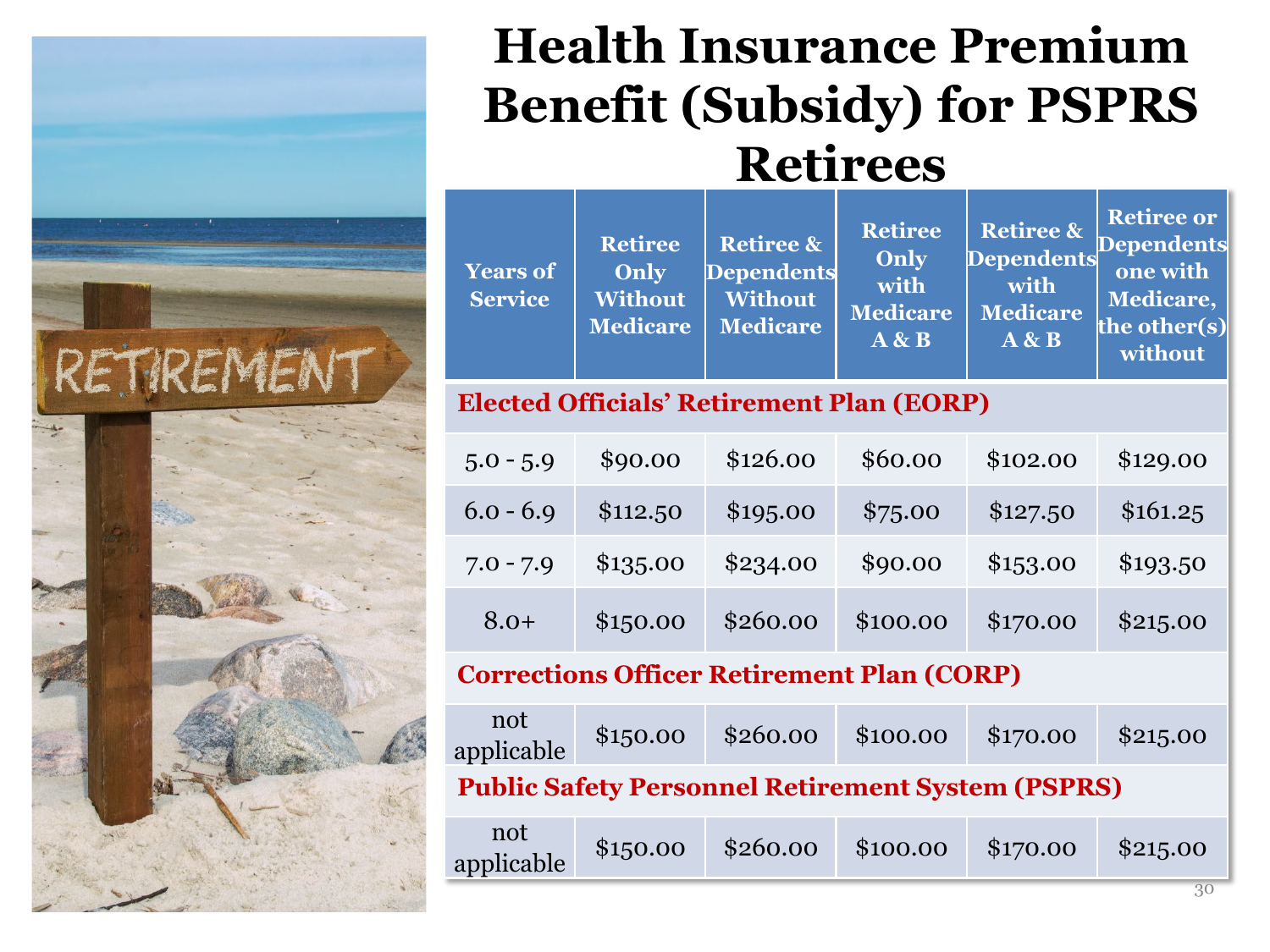

### **Health Insurance Premium Benefit (Subsidy)**

### **Applying for the Subsidy**

#### **If electing ASRS health insurance**

• Contact the appropriate (ASRS or PSPRS) retirement system

#### **If electing COBRA health insurance**

- Contact the Employee Benefits and Wellness Division
	- verifies COBRA has been elected and paid
	- request sent to the appropriate retirement agency on behalf of the Retiree

#### **\*Maricopa County Employee Benefits and Wellness Division**

Phone: (602) 506-1010 Email: **[Benefits@maricopa.gov](mailto:Benefits@maricopa.gov)**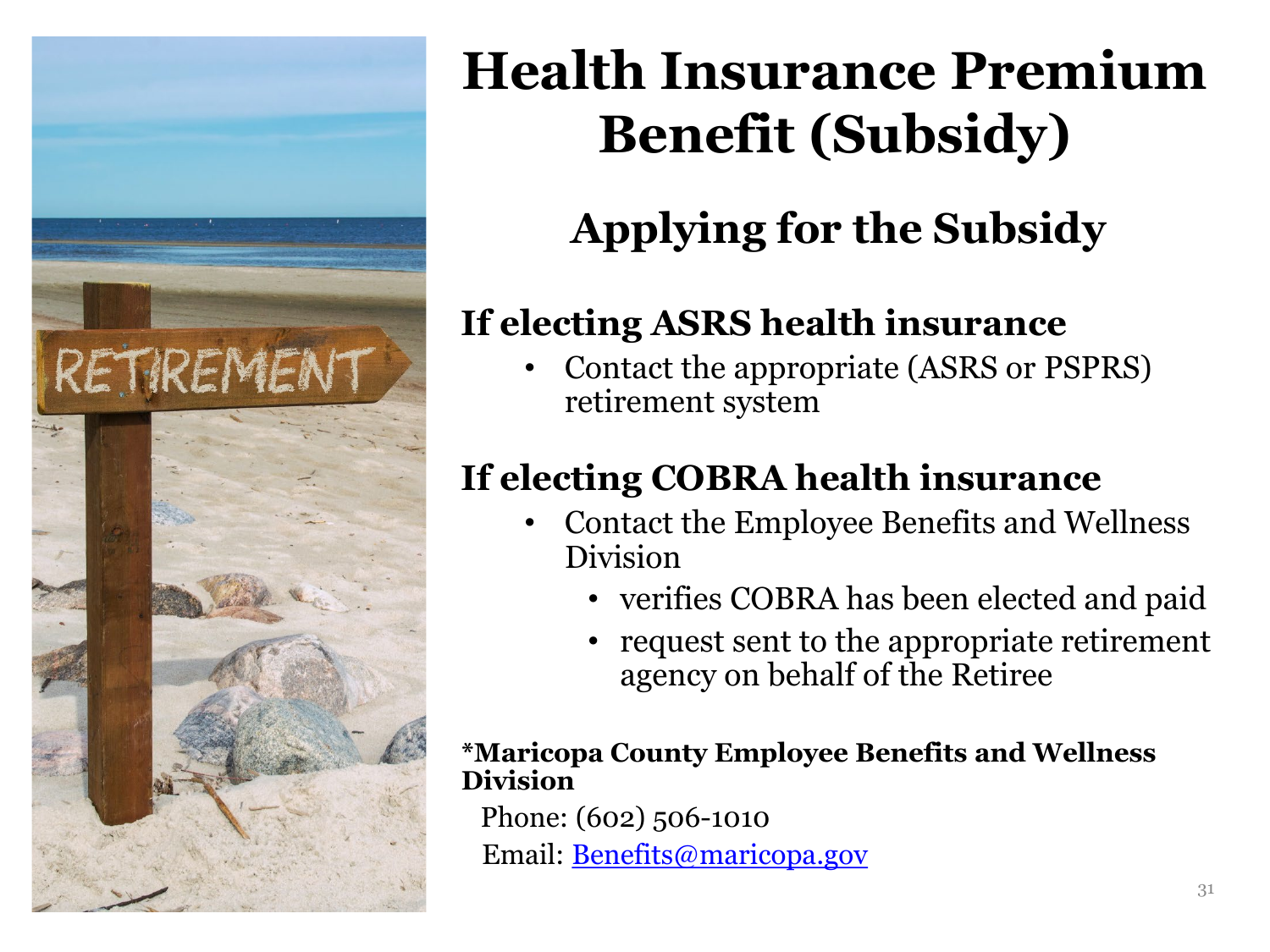

### **Health Insurance Premium Benefit (Subsidy)**

#### **COBRA Premium Adjusted for Subsidy**

- Allow approximately 90 days from the date of notice to Employee Benefits and Wellness Division
- Plan for 3-4 months of full COBRA premiums
- Subsidy payment retros to start date of COBRA
- COBRA administrator adjusts the COBRA direct billing to reflect the net amount due each month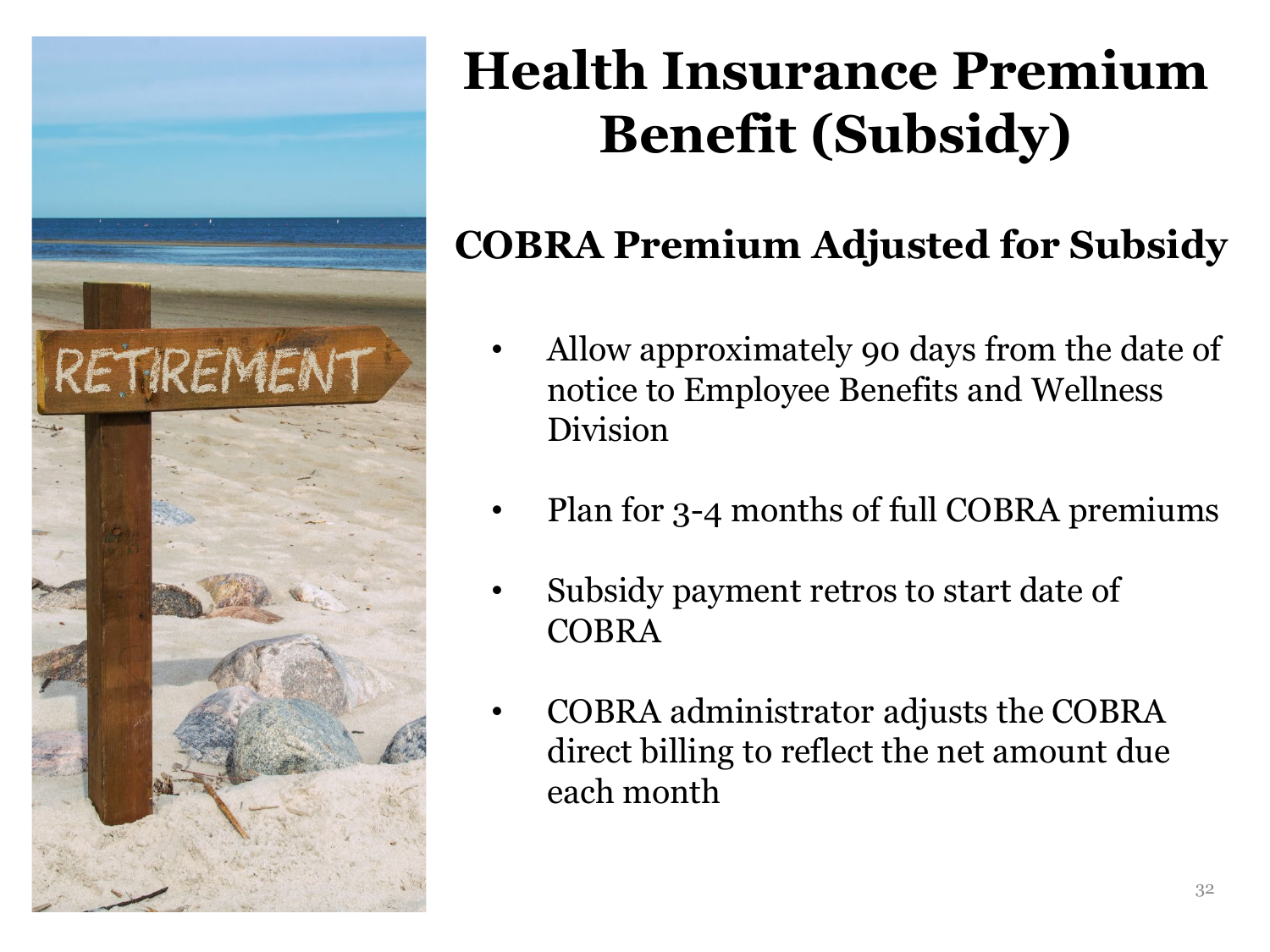

### **Returning to Work After Retirement**

#### **(ASRS & PSPRS Retirees) Returning to Work in the Private Sector**

• Does not impact retirement pension

#### **Returning to Work in the AZ State public sector**

• May impact retirement pension

**Contact appropriate retirement system for information about working after retirement**

\* If returning to work with Maricopa County, you must work at least 20 hours per week to be benefits-eligible.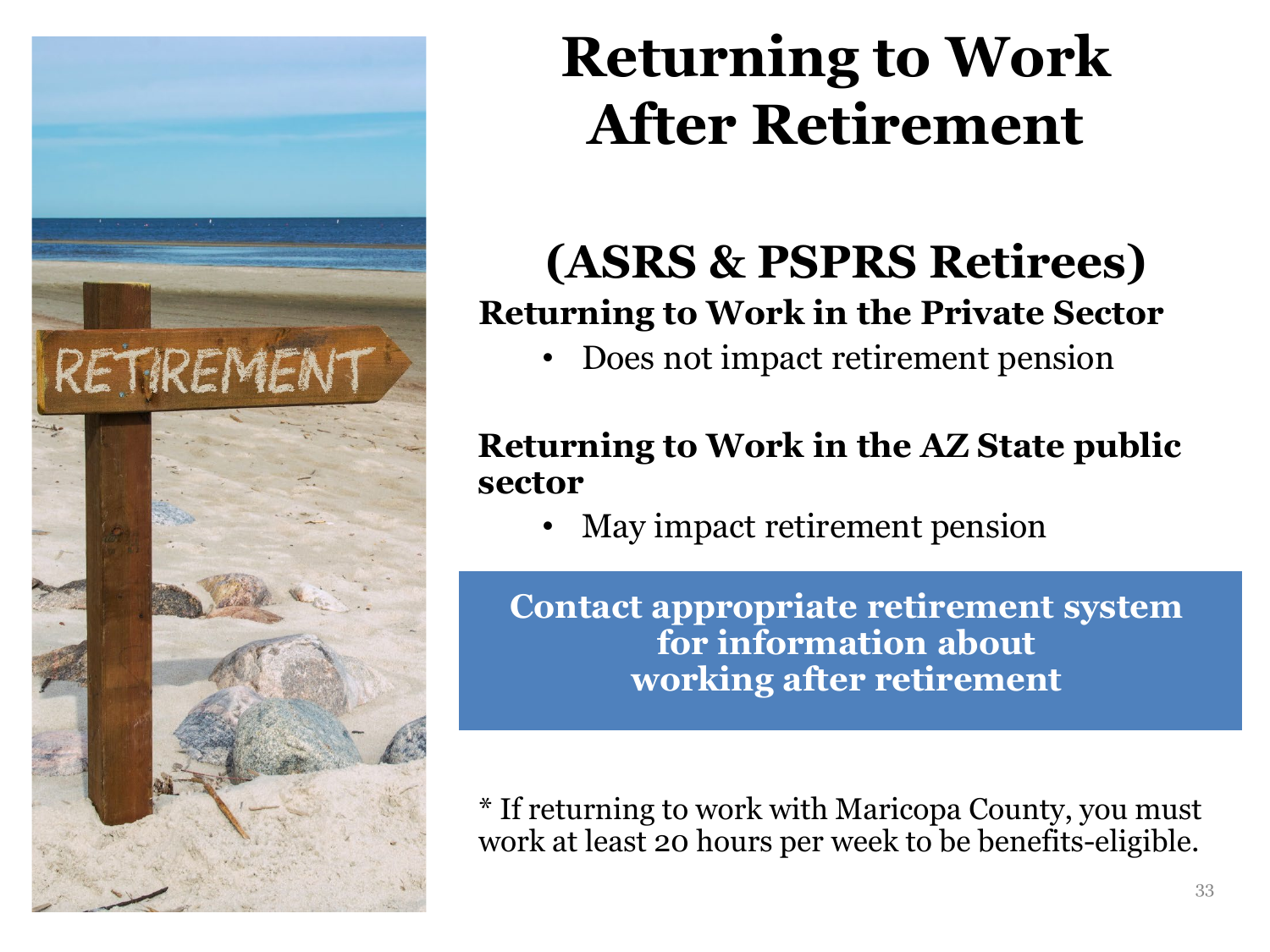<span id="page-33-0"></span>



#### **Financial Services Support**

- Post Employment Health Plan (PEHP)
- Smart Savings (457 (b) plan)

**\*Nationwide Retirement Solutions (NRS)** Phone: (800) 598-4457 or (602) 266-2733 Website: [www.maricopadc.com](http://www.maricopadc.com/)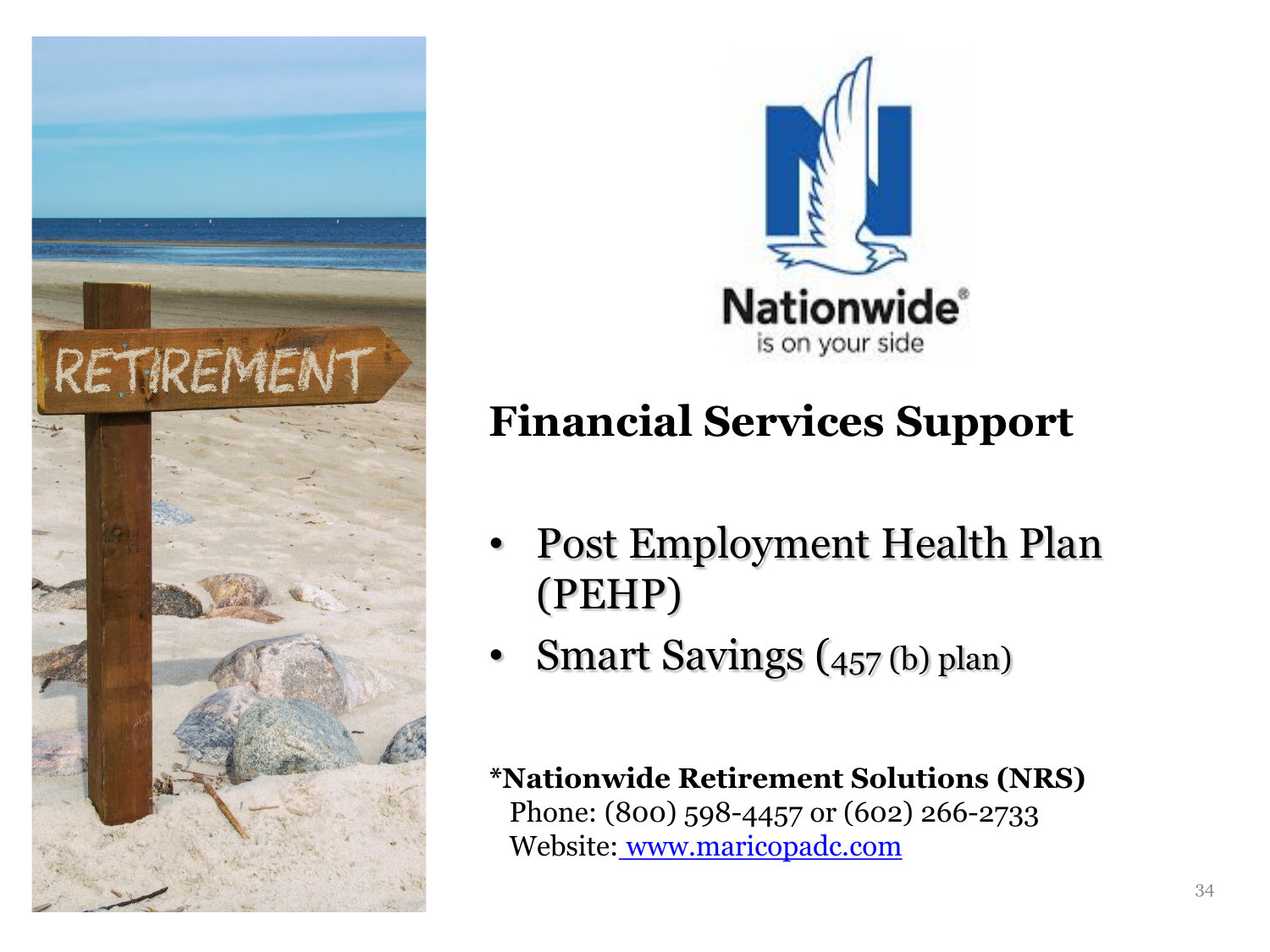

#### **Retire with 1,000 hours of unused sick leave**

Maricopa County contributes \$10,000 tax free to fund an investment account to be used to pay for qualified medical expenses after retirement

- Administered by Nationwide Retirement Solutions (NRS)
- Internal Revenue Code 501
- Available for use by the Retiree and qualified dependent(s)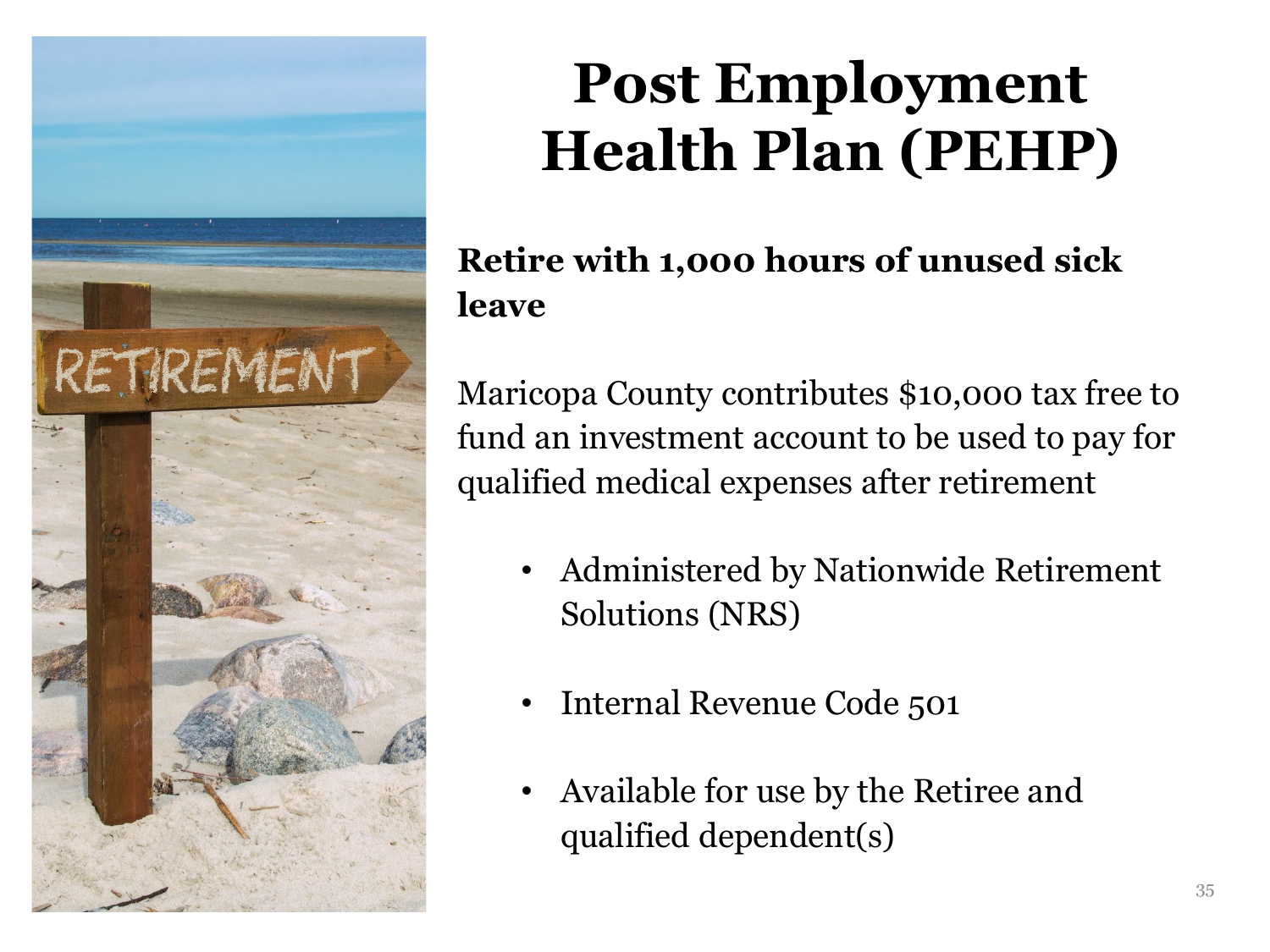

#### **Who is eligible?**

- Must officially retire on or after January 1, 2007 from Maricopa County as verified by the appropriate state retirement system
- Must file the required documentation for retirement with the appropriate state retirement system and must be set up to receive a pension no later than their retirement date from Maricopa County;
- Must have a minimum of 1,000 hours of accrued sick leave at the time of retirement

**If Human Resources Payroll cannot verify retirement with the employee's retirement plan before final wages are paid, the option to open a PEHP is forfeited**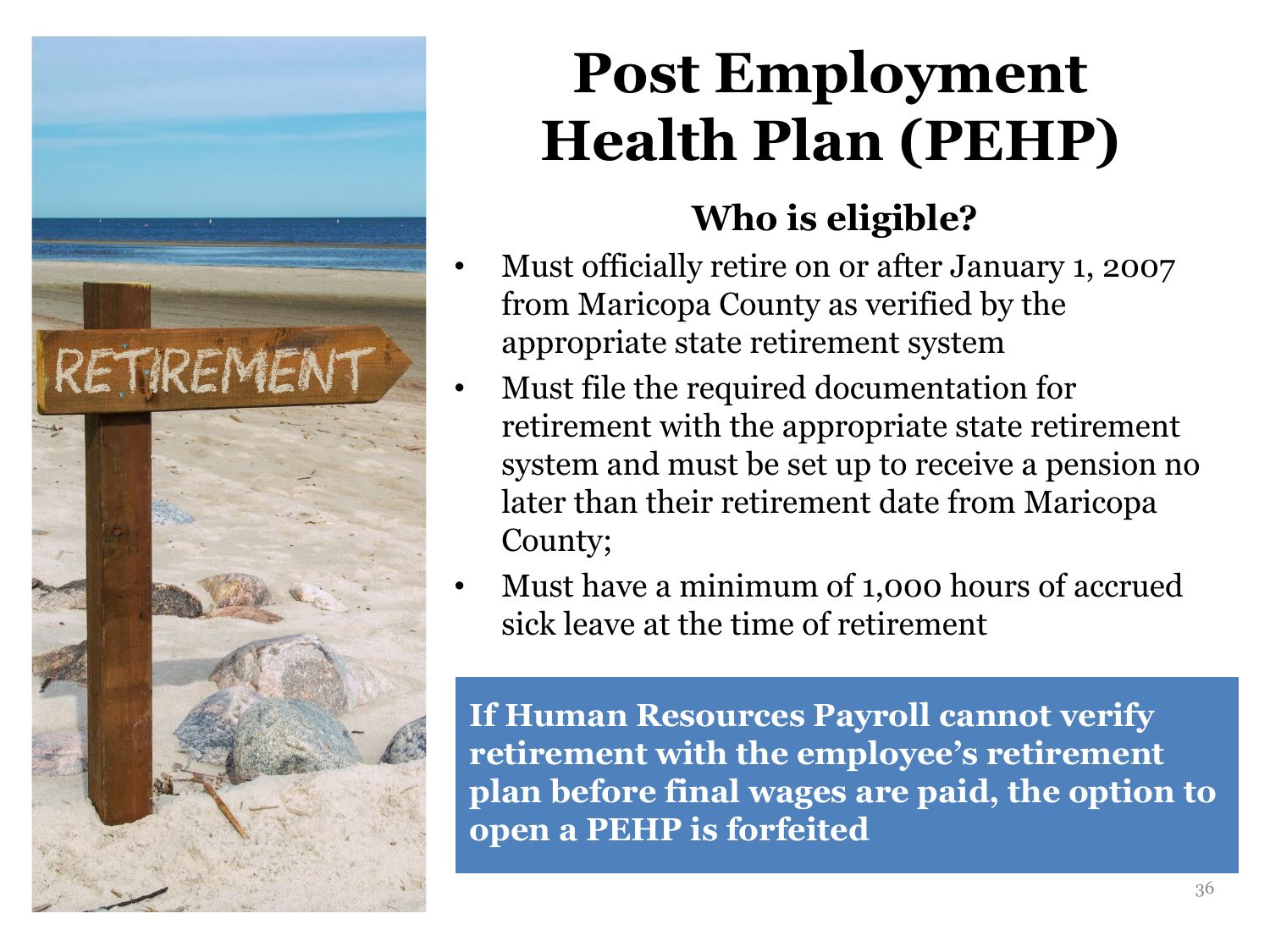

#### **Funds free from Federal, State income and FICA taxes**

- The amount contributed to the plan by the employer
- Plus investment earnings of the contributions
- Amounts distributed for the reimbursement of qualified health care expenses

#### **Retiree may choose the investment options**

**All deposits by Maricopa County are made to the most conservative investment option in the group variable annuity product**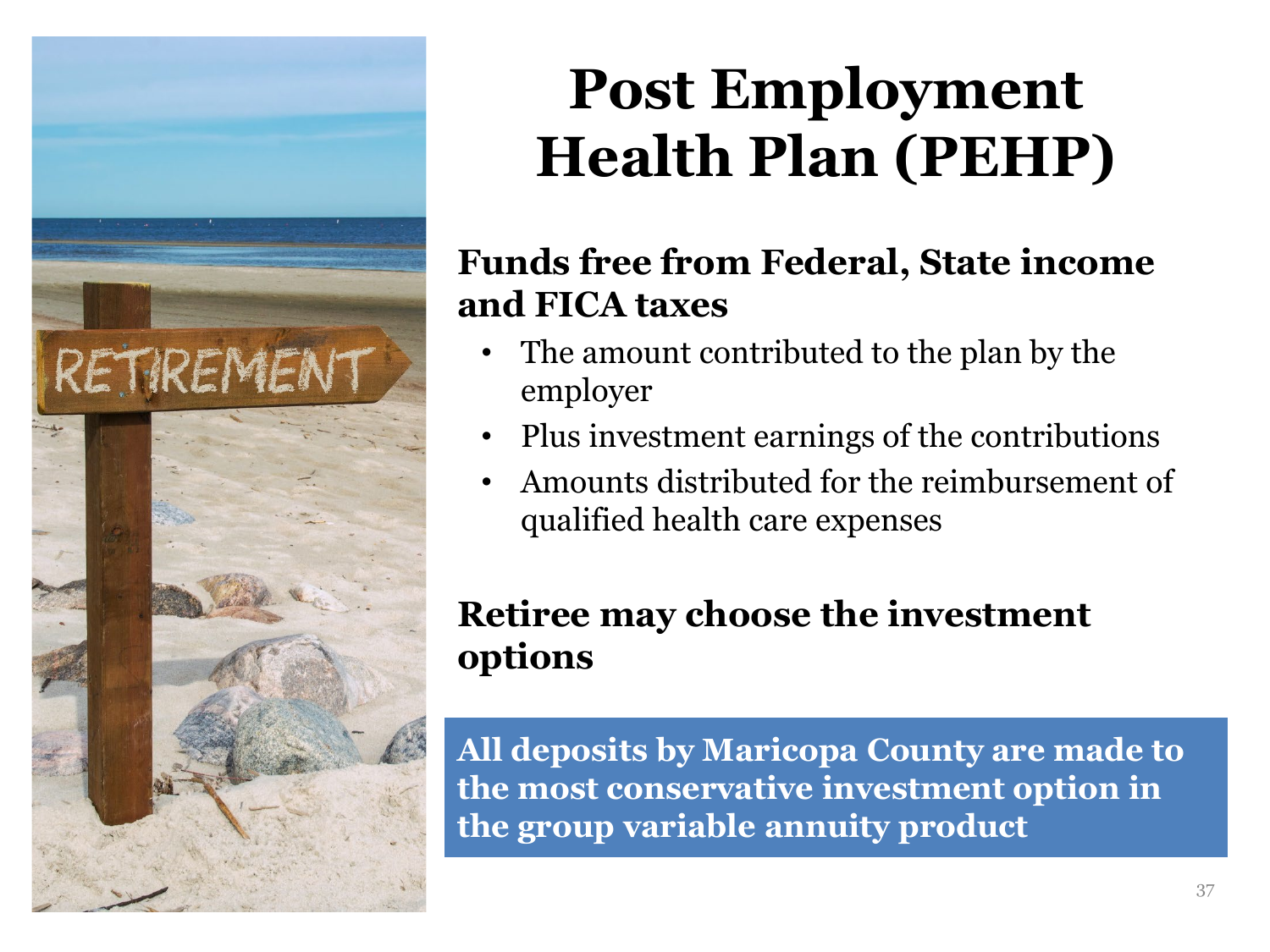

# **How to Obtain the PEHP**

#### **Employee Benefits and Wellness Division**

- Confirms the Retiree acceptance of PEHP set up
- Obtains funding for the PEHP from the Retiree's department
- Requests the payment of \$10,000 to be sent to NRS for deposit
- Provides NRS with the Retiree's information to set up the account
- Mails the PEHP packet to Retiree's home address

#### **Retiree**

- Must confirm in writing acceptance of PEHP
- Contacts NRS to select investment options
- Submit claims for reimbursement to NRS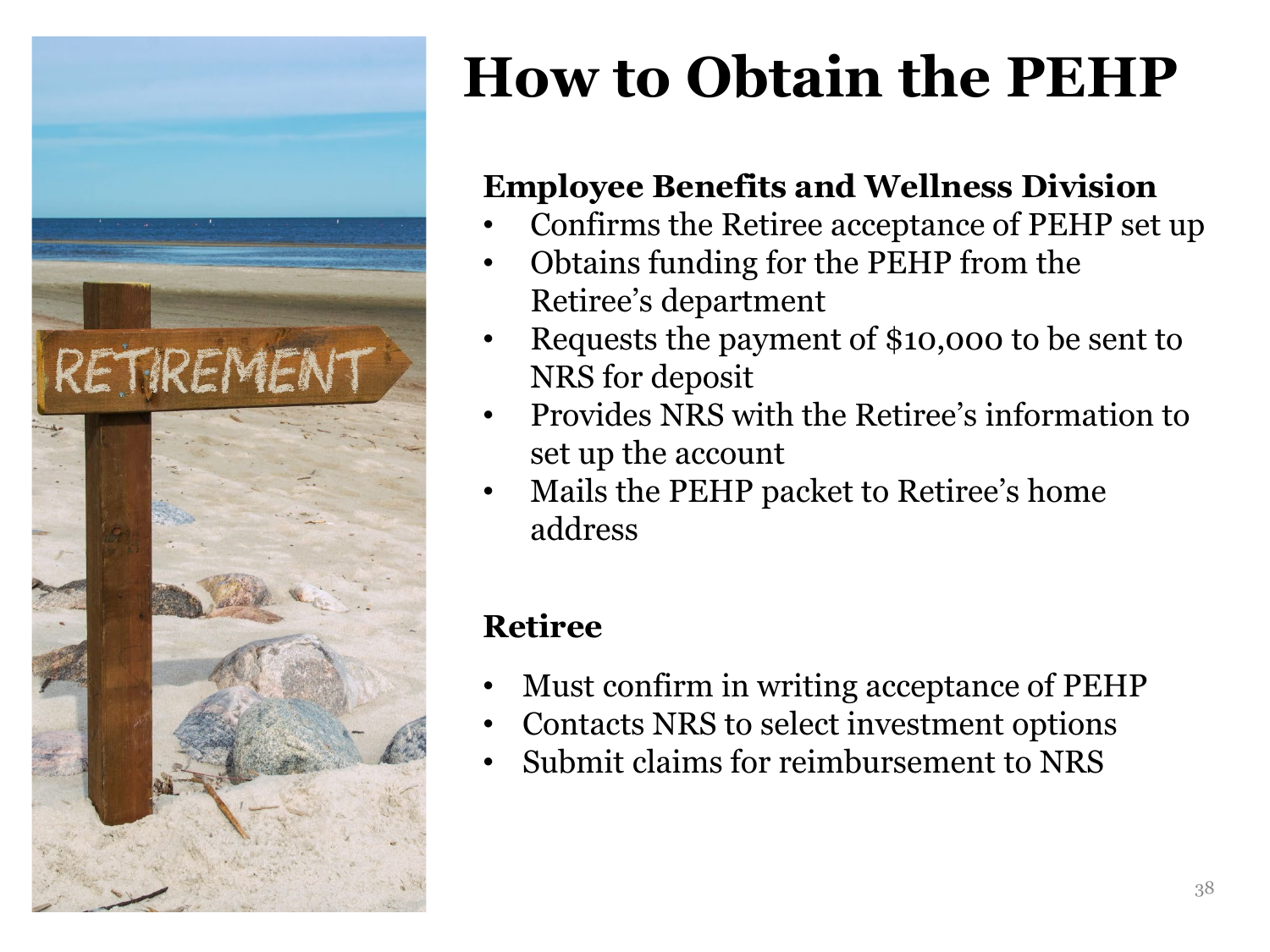

- No time limit to use the funds
- 0.50% annualized asset fee
- Participation terminates when the account balance is depleted
- Additional contributions cannot be made
- Funds available for the use by a surviving spouse and/or qualified dependents for qualified health care expense
- If no spouse or qualified dependents on record or the administrator is unable to locate the Retiree within 36 months after attempting to do so, account balance will be forfeited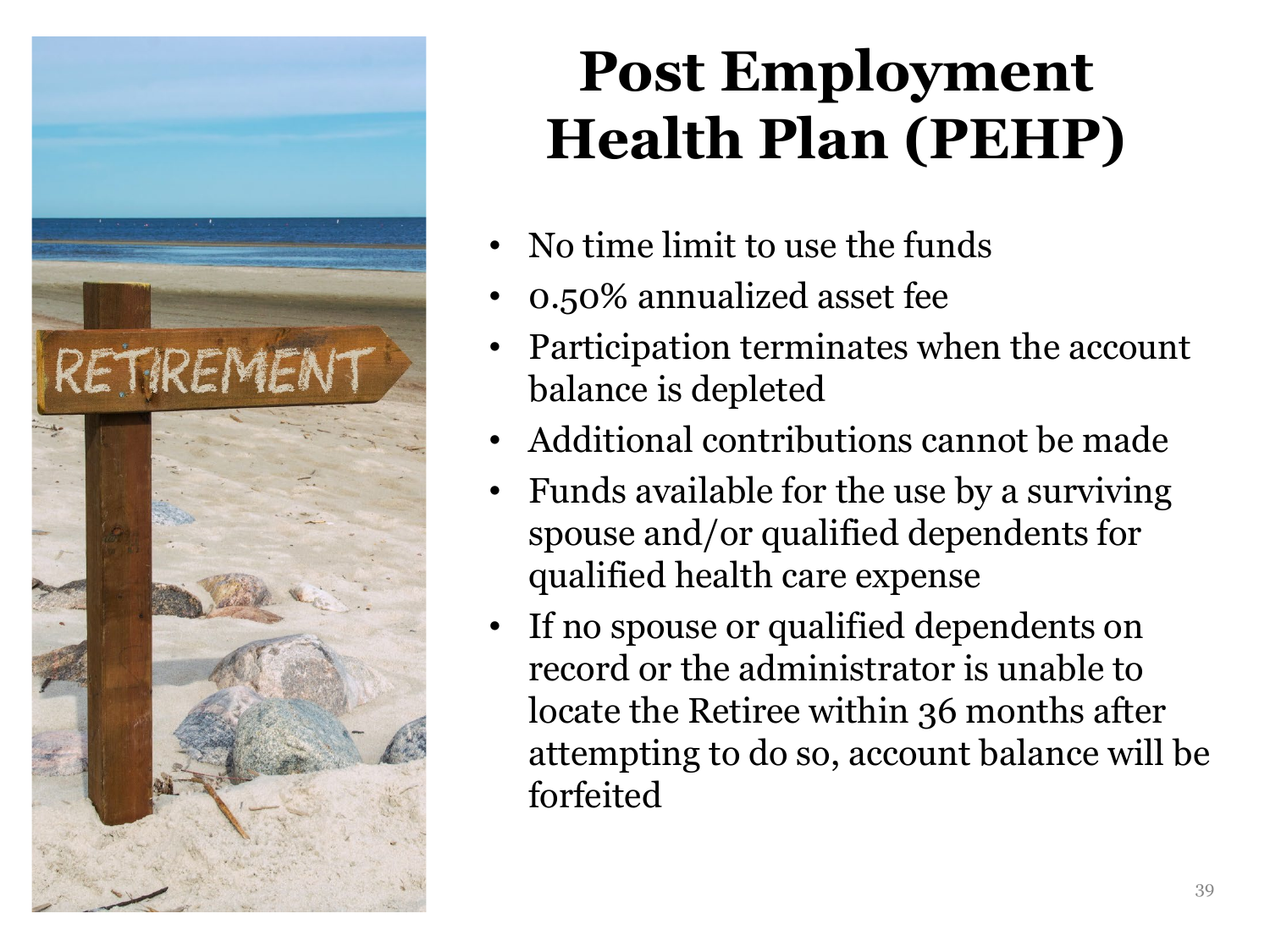

# **PEHP Eligible Expenses**

**Qualified health care expenses as defined by IRS Publication 502 incurred after retirement from Maricopa County** 

#### **Examples of include:**

- Medical co-pays, deductibles and co-insurance
- Insurance premiums for coverage of medical and health care such as COBRA, Medicare Part B, Medicare supplemental insurance, and qualified long-term care
- Dental care
- Eye care
- Hearing care
- Prescription drugs
- Any other medical care item as approved by the Administrator and is consistent with the definition of "medical expenses' within the meaning of the IRS Publication  $502$ <sup>40</sup>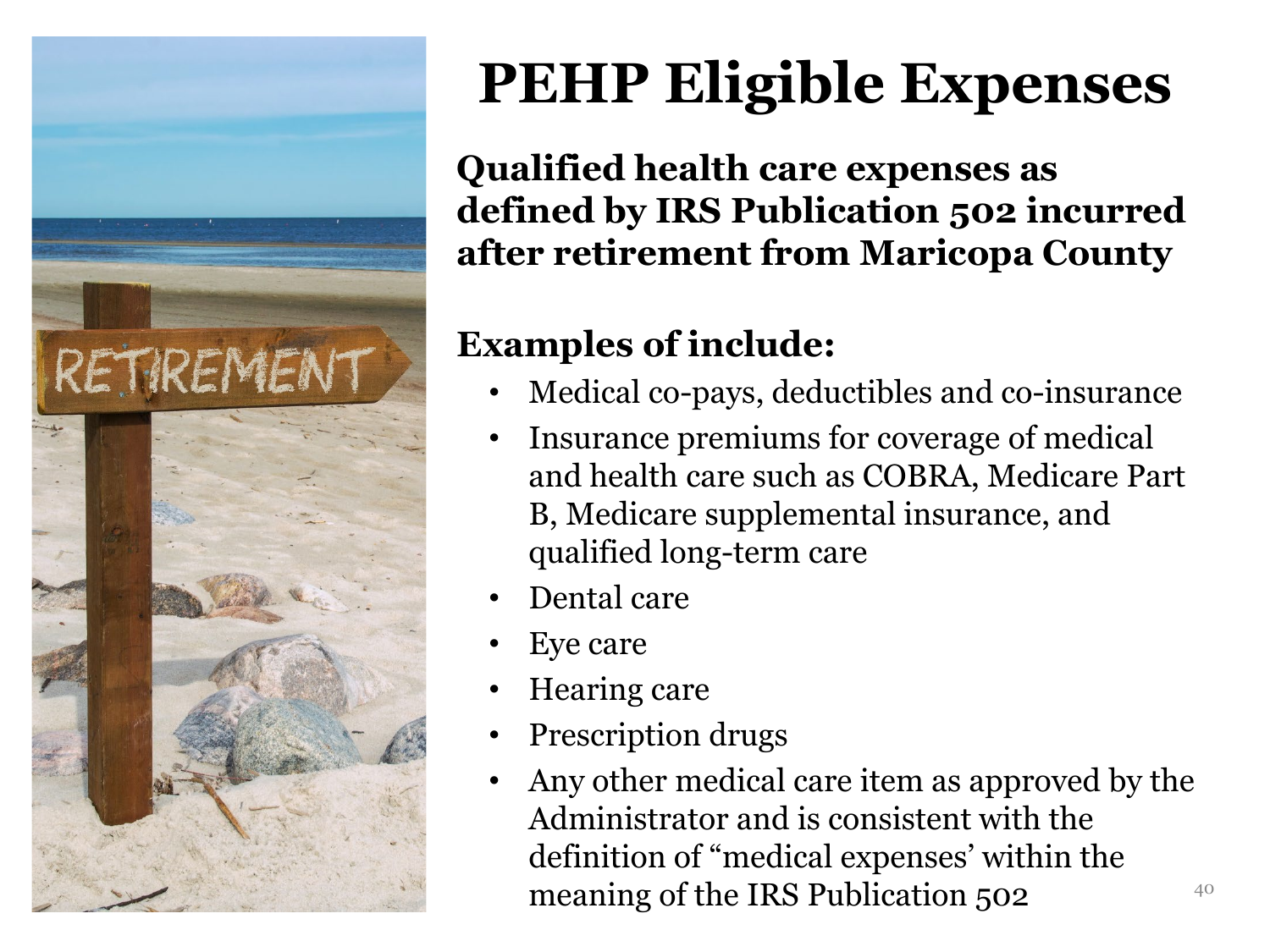

### **Smart Savings formerly Deferred Compensation (457b)**

Contact Nationwide Retirement Specialist for:

- Age 50+ catch-up
- Special 457 catch-up
- Deferring vacation payout on final paycheck
- Rolling over other assets to your Smart Savings account
- Withdrawing money after retirement
- Type of payment options available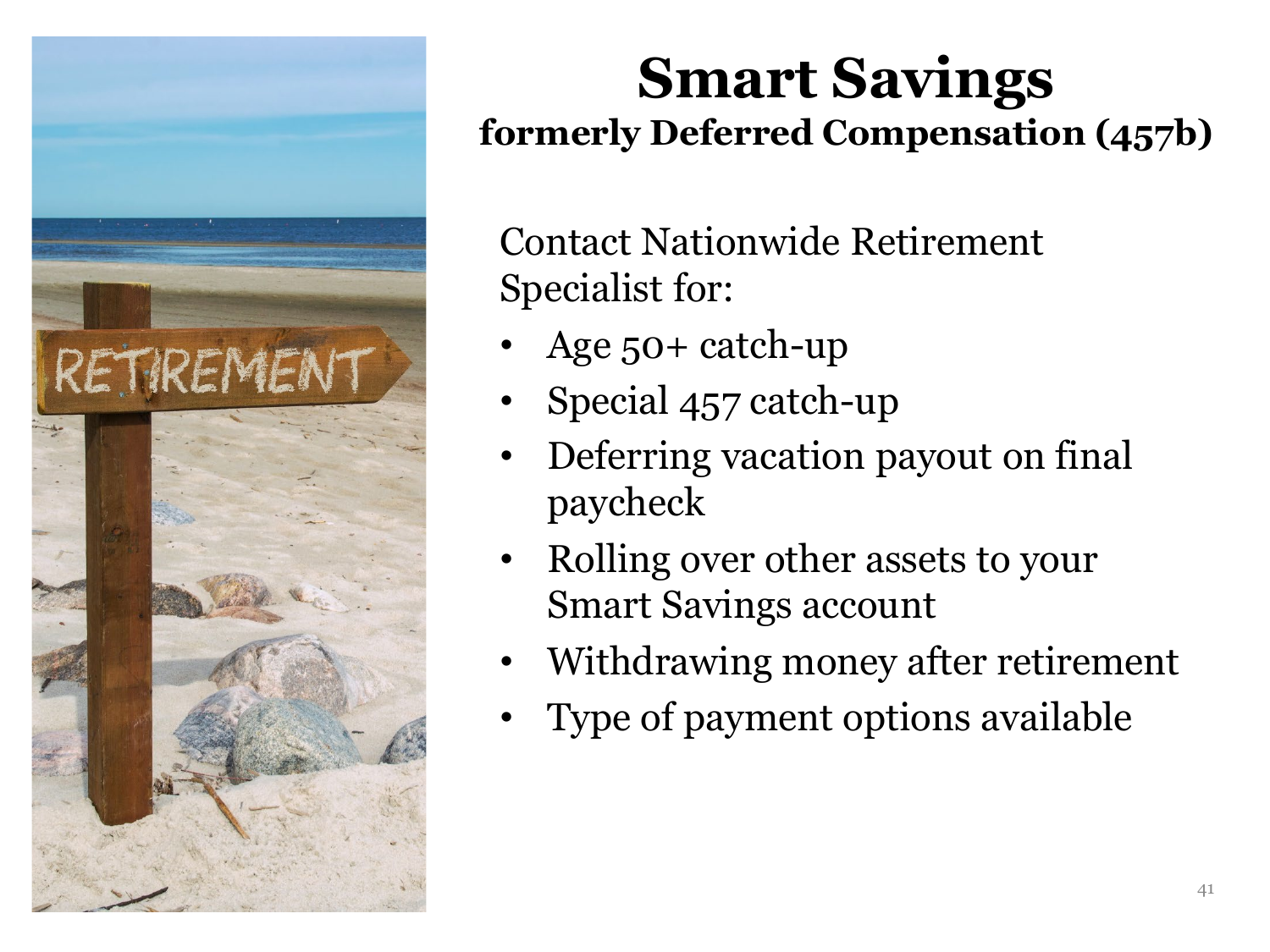





**Jennifer Foglia (480) 433-8789** Licensed Retirement Specialist

**Tracy Childers (602) 799-7879** Licensed Retirement Specialist

**\*Nationwide Retirement Solutions (NRS)** Phone: (800) 598-4457 or (602) 266-2733 Website: [www.maricopadc.com](http://www.maricopadc.com/)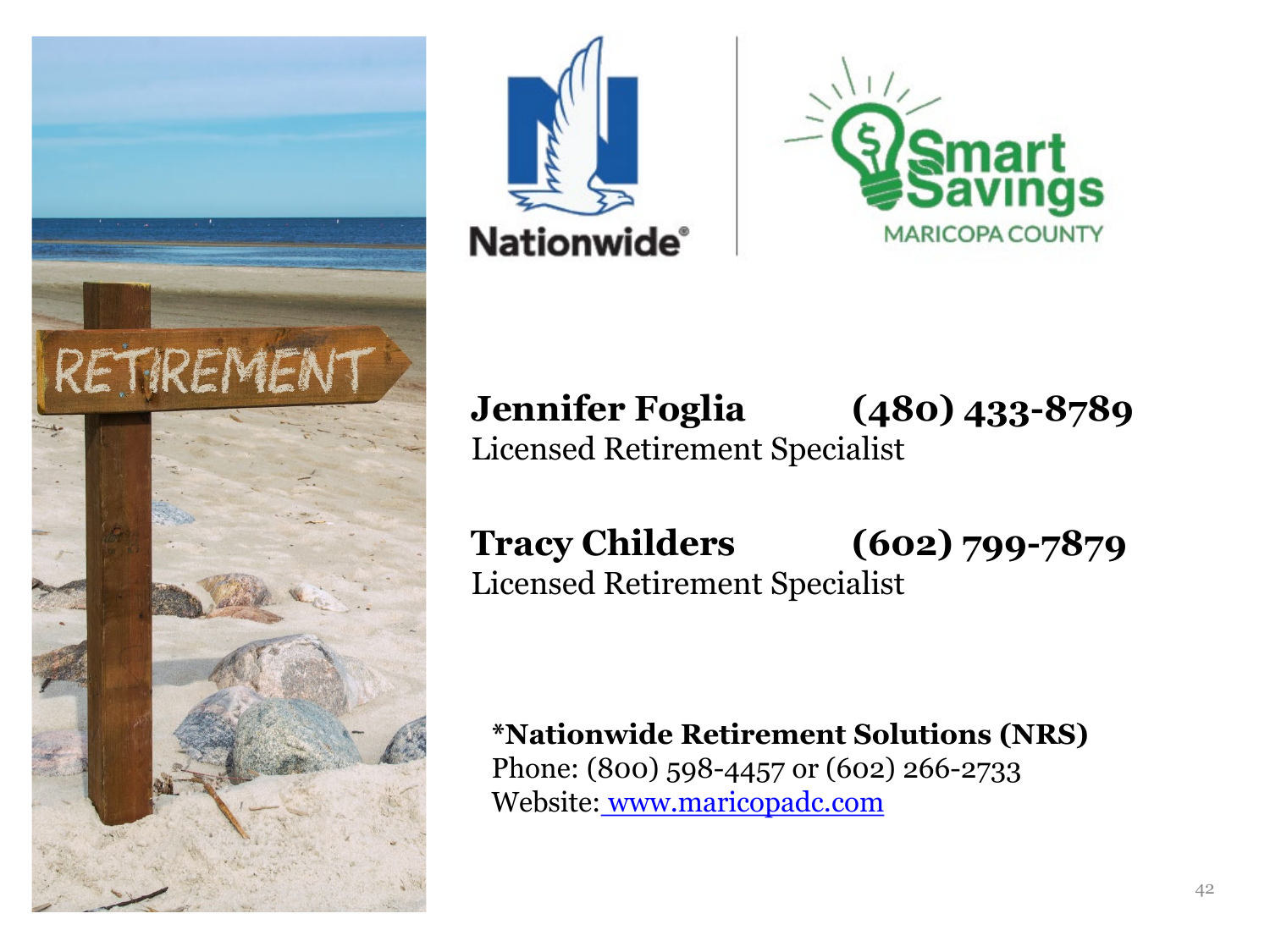<span id="page-42-0"></span>

#### **Social Security**

- If age eligible, learn about:
	- Qualify for retirement
	- Online retirement benefit estimation and application
	- Impact on Medicare
	- Returning to work while receiving SSA benefit
- Visit personalized account [www.socialsecurity.gov/myaccount](http://www.socialsecurity.gov/myaccount)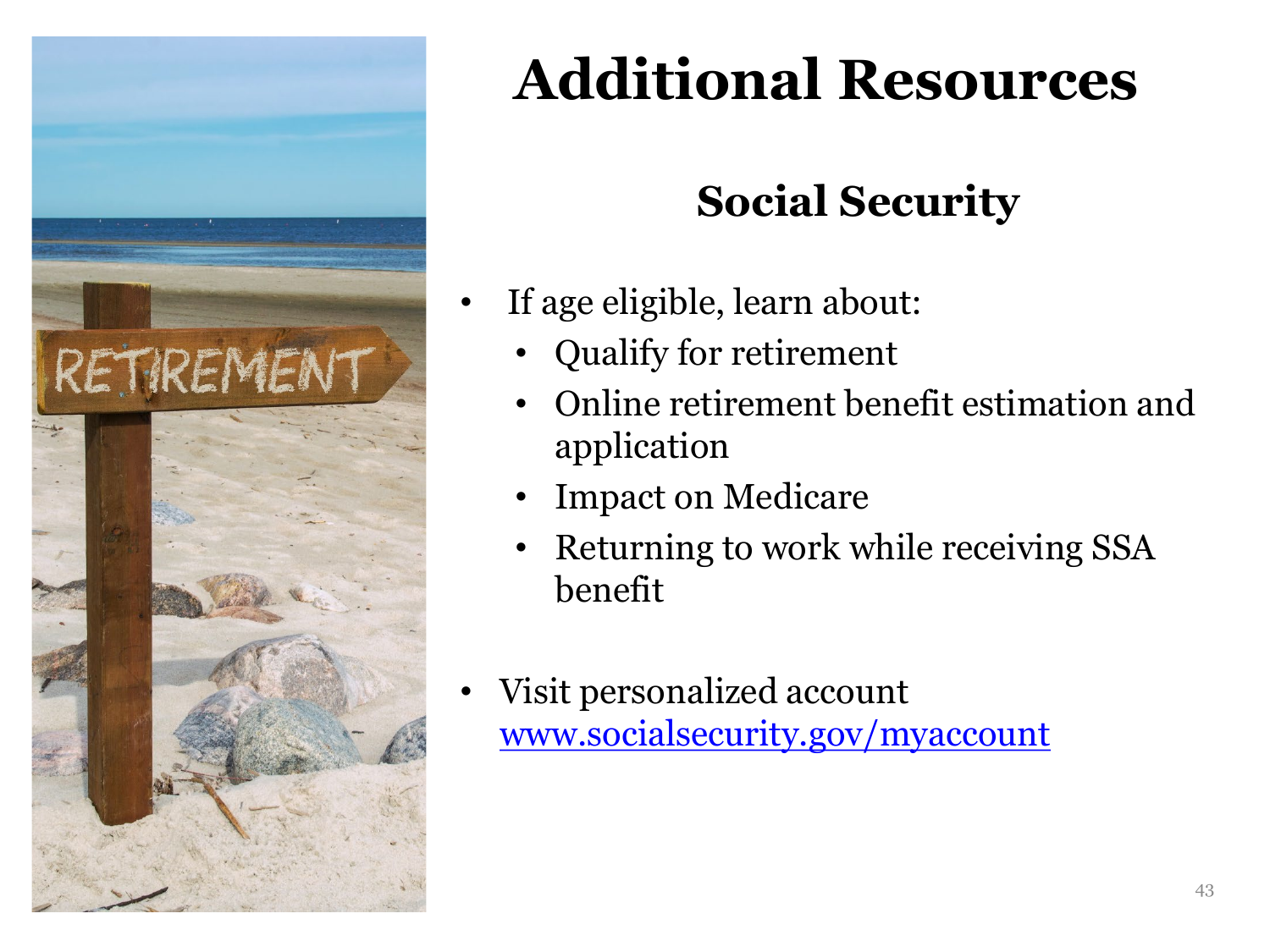

#### **Social Security**

- Social Security Administration information sessions
- Contact Social Security several months in advance of benefit target date

#### **\*Social Security Administration**

Phone: (800) 772-1213 Website: [www.ssa.gov](http://www.ssa.gov/)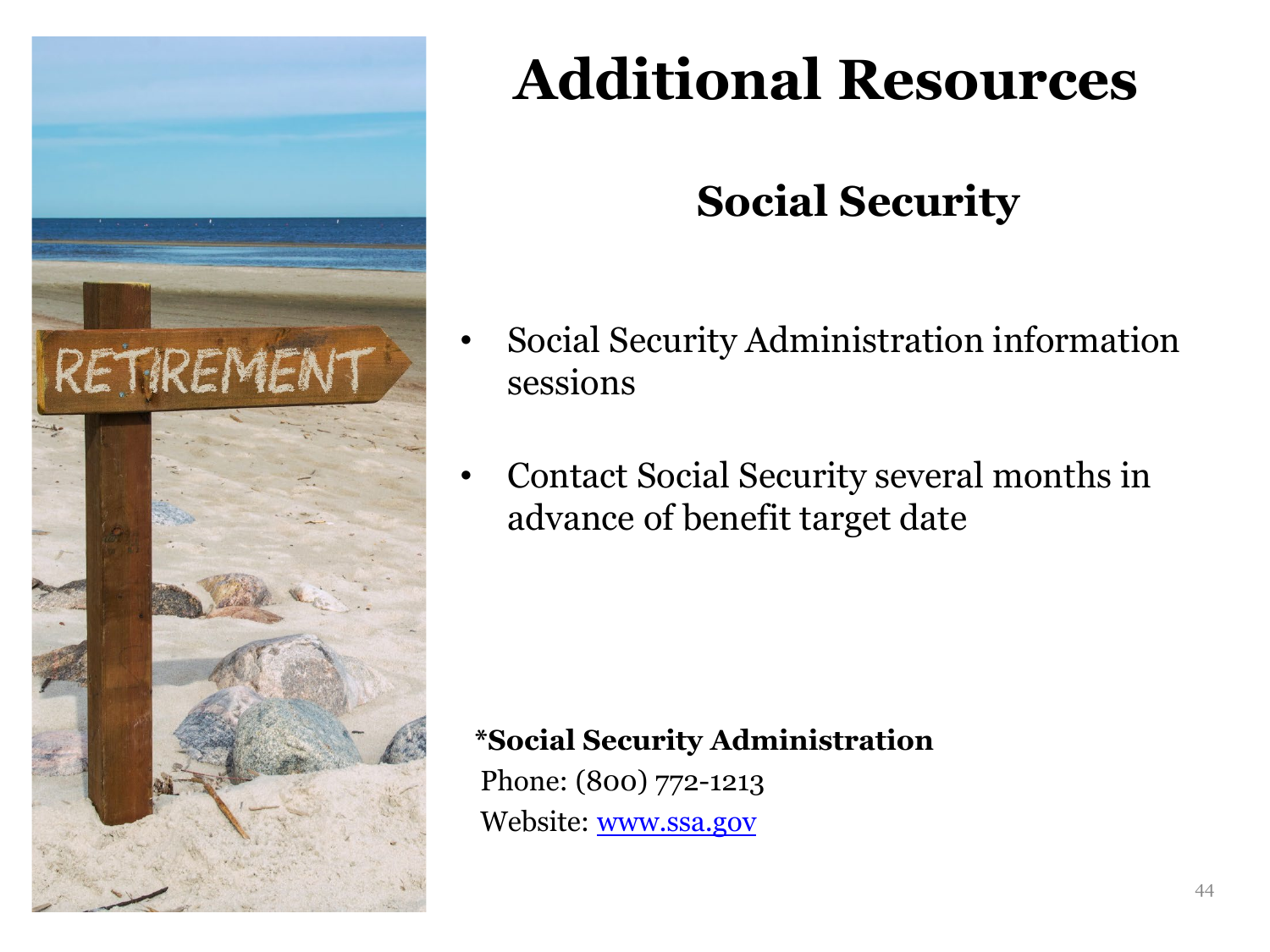

#### **Medicare**

If age eligible, learn about:

- Enrolling in Medicare
- What services Medicare covers
- The cost of Medicare
- Part D drug coverage
- Advantage plans and supplemental insurance
- How to compare plans
- How Medicare works with other insurance
- [Special enrollment periods](https://www.medicare.gov/sign-up-change-plans/get-parts-a-and-b/when-sign-up-parts-a-and-b/when-sign-up-parts-a-and-b.html)
- [Form to provide employment information](https://www.cms.gov/Medicare/CMS-Forms/CMS-Forms/Downloads/CMS-L564E.pdf)

#### **\*Medicare**

Phone: (800) Medicare (1-800-633-4227) Website: [www.medicare.gov](http://www.ssa.gov/)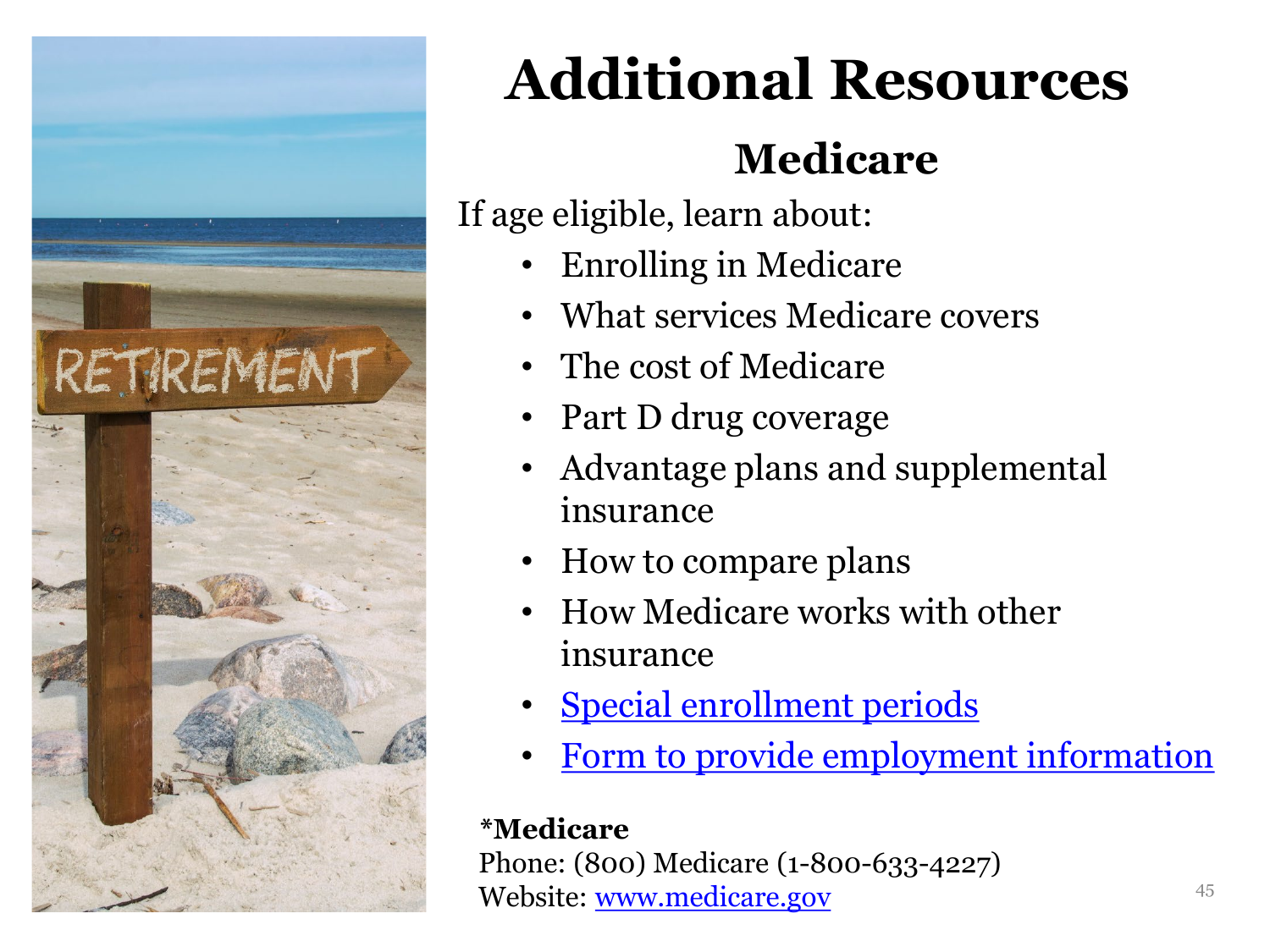

#### **Local resources provide objective information about Medicare and other health insurance benefits for seniors**

- State Health Insurance Program (SHIP) counselors
- Free health benefits counseling services

 **Area Agency on Aging**  Phone: (602) 264-2255 Website: [https://aaaphx.org](https://aaaphx.org/)

 **Arizona Department of Economic Security (DES) – Division of Aging and Adult Services (DAAS)** Phone: (602) 542-4446 [Website: https://des.az.gov/services/older](https://des.az.gov/services/older-adults/medicare-assistance)adults/medicare-assistance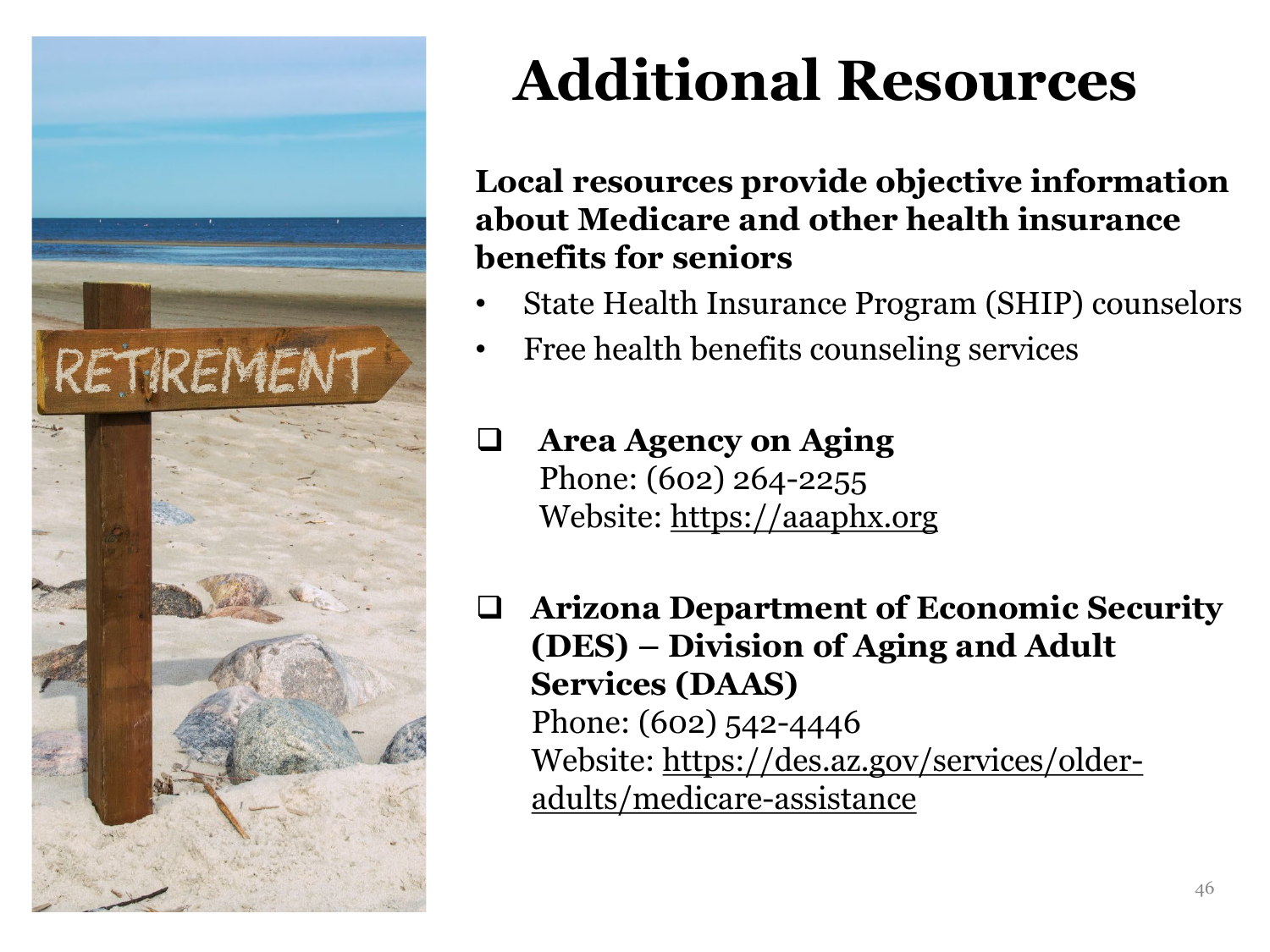

## **Contact Information**

**Cigna Dental – Group #2465354** Cigna Dental (PPO) (888) 336-8258 Cigna Pre-Paid Dental (DHMO) **Magellan Health Services** (800) 244-6224 [www.cigna.com](http://www.cigna.com/)

**Cigna HDHP Prescription Plan – Group #3205496**  (800) 244-6224 [https://my.cigna.com](https://my.cigna.com/)

**Cigna Medical – HDHP & HMO Medical Group #3205496** (800) 244-6224 [https://my.cigna.com](https://my.cigna.com/)

**Delta Dental – Group #14500** (602) 938-3131 (800) 352-6132 [www.deltadentalaz.com](http://www.deltadentalaz.com/) **EyeMed – Group #1004141** (866) 724-0782 [www.eyemed.com](http://www.eyemed.com/)

(888) 213-5125 [www.magellanhealth.com](http://www.magellanhealth.com/)

**OptumRx Co-Insurance Prescription Plan – Group #512229** (866) 312-1597 [www.optumrx.com](https://www.optumrx.com/public/landing)

**OptumRx HDHP Prescription Plan – Group #901632** (888) 876-7098 [www.myuhc.com](http://www.myuhc.com/)

**UnitedHealthcare – HDHP & PPO Medical Group #901632** (888) 876-7098 [www.myuhc.com](http://www.myuhc.com/)